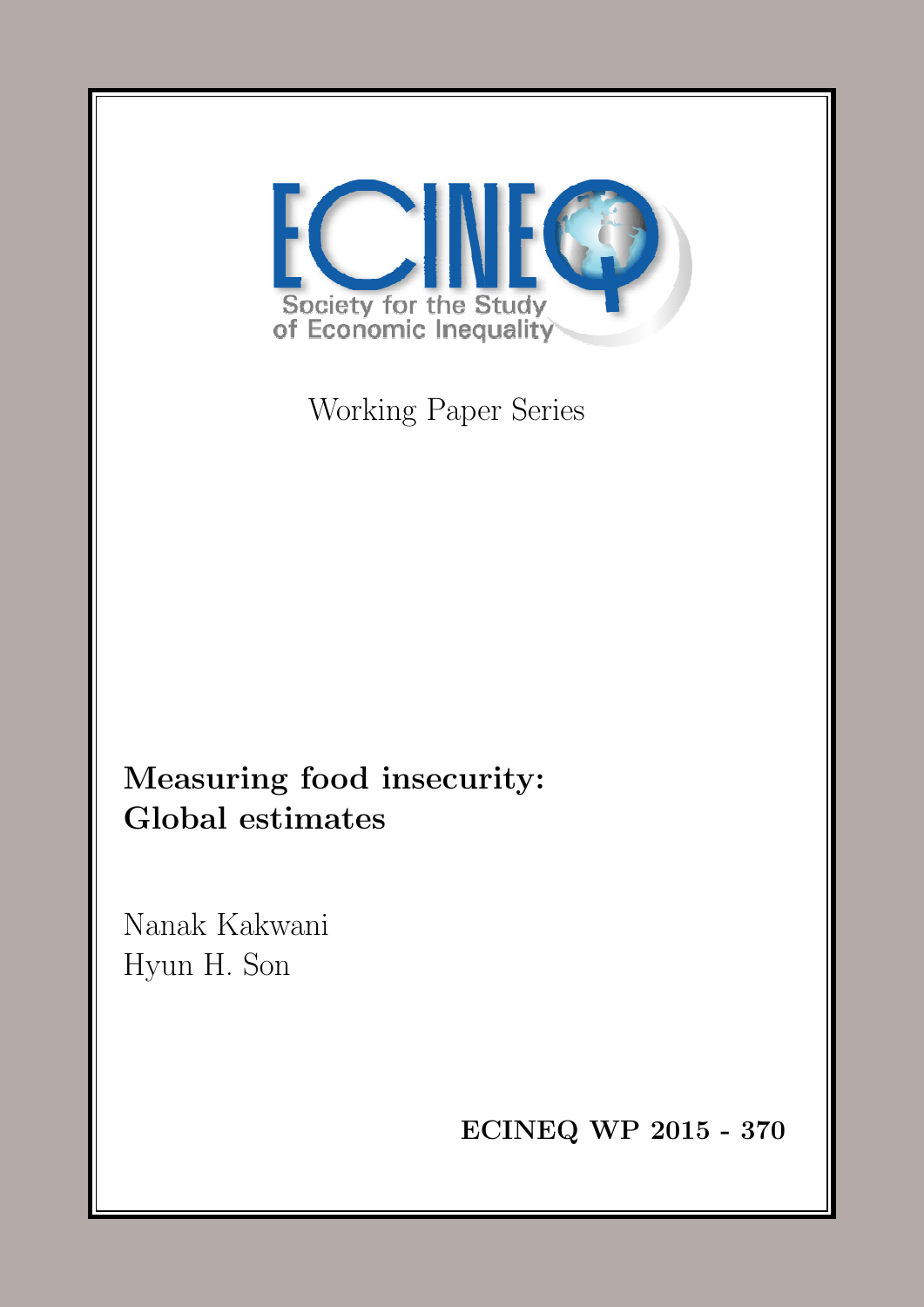

[www.ecineq.org](file:www.ecineq.org)

# Measuring food insecurity: Global estimates[∗](#page-0-0)

Nanak Kakwani[†](#page-0-0)

University of New South Wales, Australia

Hyun H. Son Asian Development Bank

#### Abstract

Food insecurity is a complex development issue dealing with physical and economic constraints to safe and nutritious food to maintain healthy living. This paper proposes a new approach to measuring food insecurity. Households or individuals are deemed food insecure if their access to food sufficient to meet their nutritional needs is limited by lack of resources. This paper estimates the per capita monetary cost of a food basket that provides a balanced diet through adequate nutrients including calories, protein, fat and carbohydrates to maintain good health. The per capita monetary cost of food is calculated in terms of U.S. dollars based on the 2005 Purchasing Power Parity to compare estimates across countries. The findings reveal substantial progress in reducing global food insecurity during 2002–2011. In just one decade, the percentage of food insecure people, who are likely to suffer from hunger, notably decreased from 21.59% in 2002 to 10.98% in 2011, with more than 455 million people lifted out of food insecurity. Despite such progress, some 626 million people in the globe are still food insecure. Among the regions, Sub-Saharan Africa suffers from severe hunger. This paper estimates that with its trend growth rate, Sub-Saharan Africa will need almost three decades to eradicate food insecurity.

<sup>∗</sup>We would like to acknowledge many insightful comments by Jacques Silber which led to substantial improvements in the paper.

<sup>†</sup>Corresponding author. E-mail: n.kakwani@unsw.edu.au.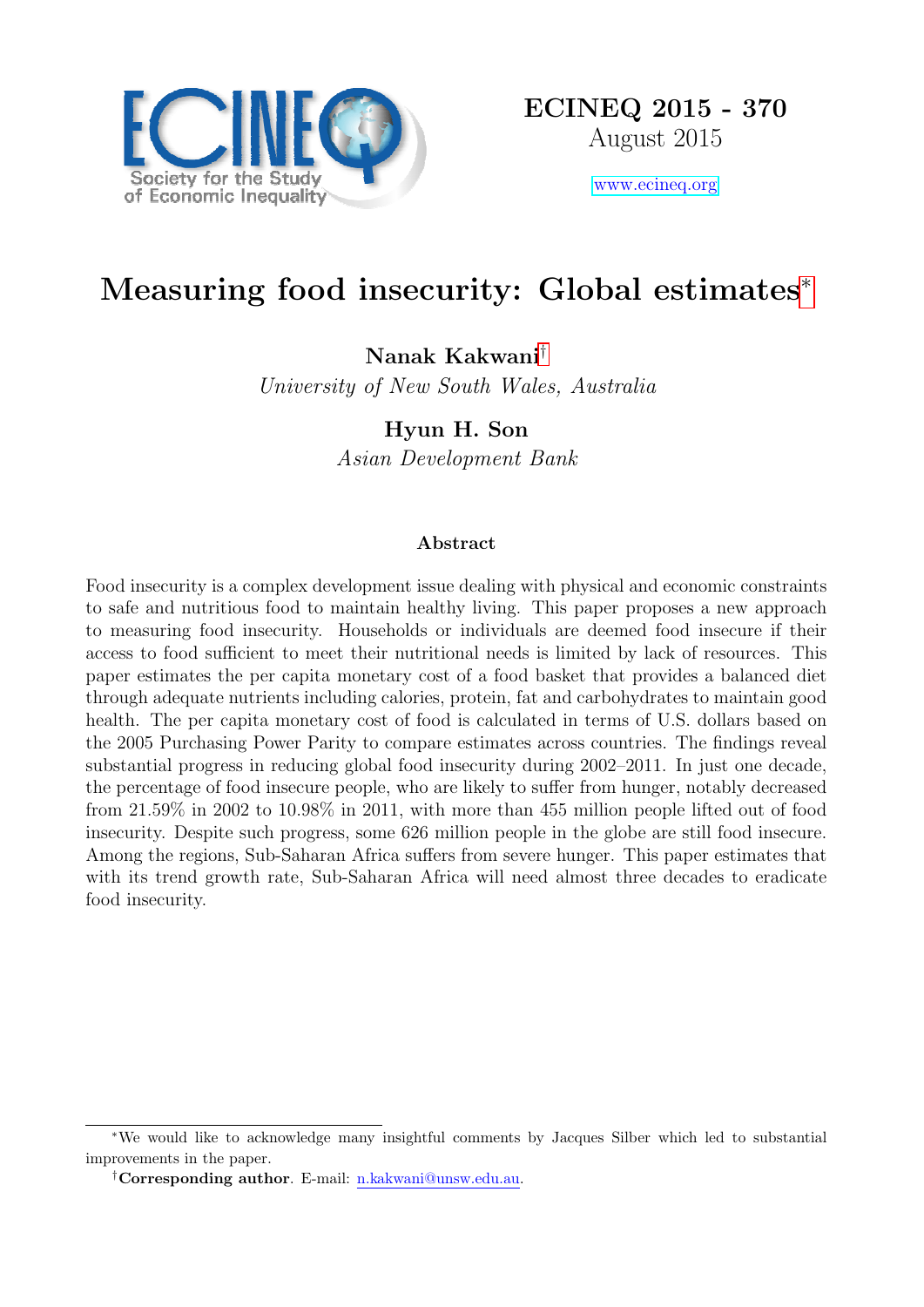# **1. Introduction**

Food is a basic necessity. But in some parts of the world, having three meals or even two meals a day is a luxury. This injustice illustrates the concept of food insecurity. Food insecurity is about some people not knowing if and when their next meal will come, and not being able to afford the food they want to eat. People will be food secure if they can always buy the basic food they are accustomed to.

The 2009 Declaration of the World Submit on Food Security states that "food security exists when all people, at all times have physical, social and economic access to sufficient, safe and nutritious food, which meets their dietary needs and food preferences for an active and healthy life." This definition has been widely accepted by the international community, with the Food and Agriculture Organization (FAO) using this definition to derive several indicators of food security as presented in its flagship publication, *The State of Food Security in the World*.

Food insecurity can be viewed as an extreme form of poverty. The relationship between the two is evident from Rowntree's (1901) work on measuring the absolute poverty line, which he defined as the cost of maintaining a minimum standard of living. He first estimated the minimum monetary costs for food, which would satisfy the average nutritional need of families of different sizes. To these costs, he added the rent paid and minimum amounts for clothing, fuel, and sundries to arrive at a poverty line of a family of given size. A family is classified as poor if its total earnings are less than its absolute poverty line. The idea of food insecurity is closely related to Rowntree's food poverty line, defined as the minimum money cost of food that would satisfy the average nutritional needs of families of different size and composition. A family can be classified as food secure if its total earnings are not less than the food poverty line. The world would be food secure when all families and individuals are classified as food secure. This definition of food security is very similar to that of the 2009 World Summit on Food Security.

In 2011-2013, 12% of the global population, equivalent to 842 million, suffered from chronic hunger, according to FAO. FAO is the only international organization that regularly produces the estimates of hunger in the world. It defines hunger in terms of prevalence of undernourished people whose caloric intake is less than their minimum energy requirements.

FAO's measure of hunger is derived exclusively from the inadequacy of caloric needs, meaning that it does not measure undernutrition (or malnutrition). Maintaining good health requires intake of other basic nutrients such as protein, fat and carbohydrates. Thus, FAO's measure of hunger does not inform whether people are becoming nutritionally better or worse. The widelyused definition of food security in the 2009 World Summit on Food Security clearly emphasizes that all people should have access to nutritious food at all times. Thus, FAO's measure of hunger does not provide what it is intended to measure.

This paper proposes a new methodology of measuring food insecurity. Households or individuals are deemed food insecure if they do not command enough resources to buy food sufficient to meet their nutritional needs. This definition is of more relevance to the 2009 World Summit on Food Security's definition.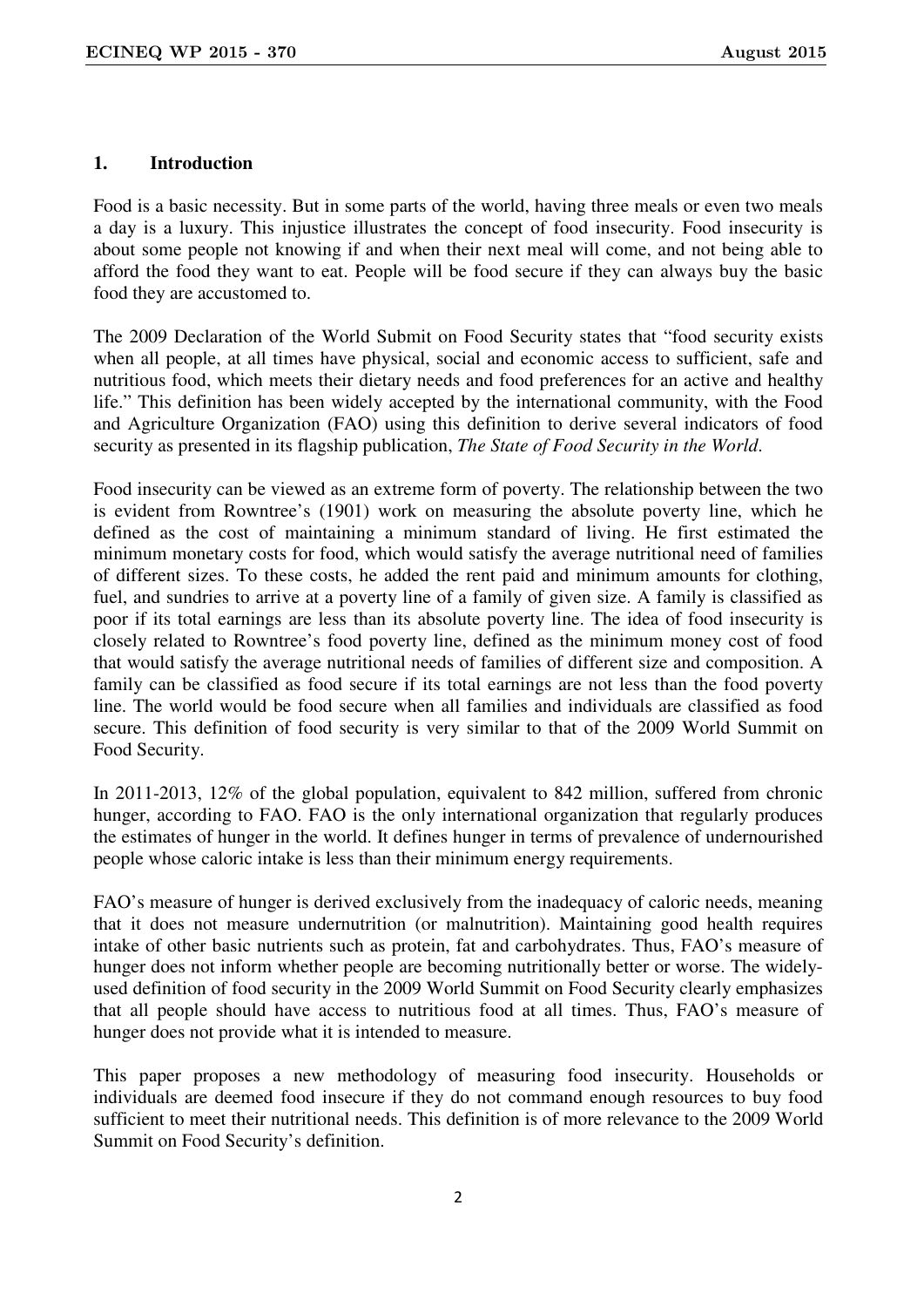-

The main contribution of this paper is to estimate the per capita monetary cost of food that provides adequate nutrients including calories, protein, fat and carbohydrates (balanced diet) to maintain good health. The cost of food is measured in terms of the US dollars based on the 2005 Purchasing Power parity (PPP) to allow for comparison across countries.<sup>2</sup> Per capita household expenditure is also measured in 2005 PPP US dollars. A household is identified as food insecure if its per capita expenditure is less than the estimated per capita cost of food. Moreover, if a household is classified as food insecure, then all household members belonging to the household are assumed to be food insecure. It is standard assumption commonly used in the measurement of poverty.

The World Bank uses household surveys to monitor global poverty counts through its interactive program, called POVCAL. Having estimated the cost of food based on the 2005 PPP, the POVCAL program has been utilized to estimates the percentage of population deemed food insecure in 127 countries, covering a total population of nearly 6 billion in the globe.

# **2. Distinction between Food and Nutritional Security**

While food and nutritional security are closely related concepts, they are not the same. According to FAO, food security consists of four dimensions: (i) food availability, (ii) economic and physical access to food, (iii) food utilization, and (iv) stability (vulnerability and shocks). Each dimension is described by specific indicators. Based on this view, food security is a broad concept encompassing production, consumption, access, and utilization of food. Food utilization is the only dimension of food security that focuses on nutrition. This also means that nutritional security is a component of food security. They are, therefore, related but two distinct concepts.

Food contains a number of basic elements such as carbohydrates, proteins, fats and alcohol. These elements all produce different quantities of energy when burnt. The amount of energy produced when one gram of any of these elements is burnt is known as its calorific value. Food is the primary source of nutrients required to remain healthy. Food security should, therefore, be concerned with whether people have access to food, which meets their nutritional requirements. To directly measure food security, one needs to measure the extent to which people are able to acquire food that meets their nutritional requirements. This approach, as will be discussed below, is related to Sen's (1981) entitlement approach to measuring food deprivation in the population. Food security is influenced by factors such as poverty, food prices, social protection, unemployment, and earnings, among others.

Nutritional security, on the other hand, is concerned with adequacy of nutrients required to remain healthy. Although food is the main source of nutrients, nutritional security also depends on the efficiency with which individuals are able to convert food into nutrients. Nutritional

 $2$  The costs of food basket in local currencies do not allow us to compare them across countries. The costs have thus to be measured in some international currency such as U.S. dollar. The conversion of local currency to U.S. dollar is accomplished using purchasing power parity exchange rates, which account for differences in the costs of living across countries.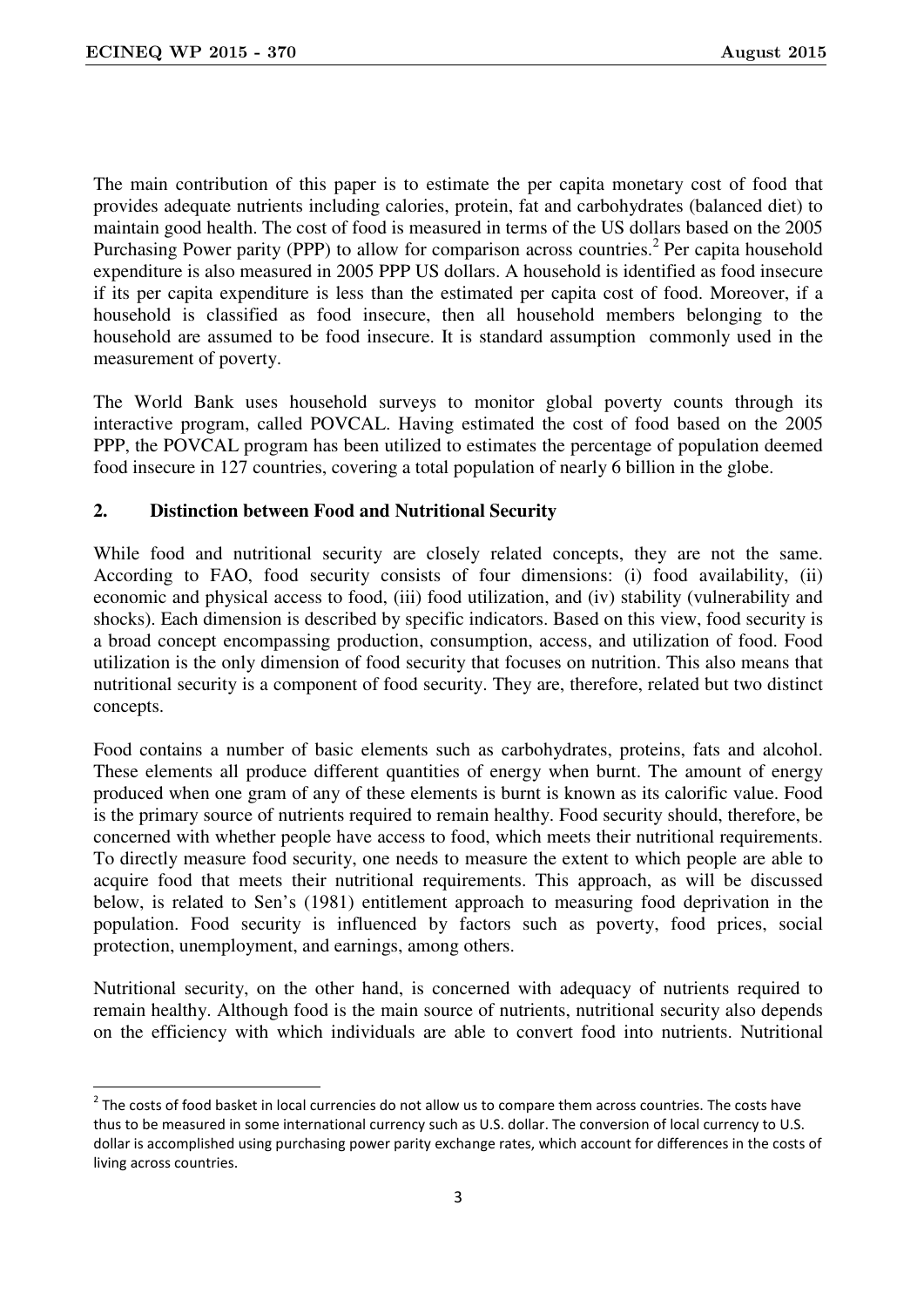insecurity is commonly measured by the prevalence of undernourishment and undernutrition (malnutrition).

Undernourishment is measured by the percentage of population unable to meet its dietary energy requirement. Energy needs are determined by metabolic rates, which vary from one person to another. Hence, nutritional needs differ substantially across people. A person's energy requirements depend on age, gender, and activity level. Even if such differences are taken into account, there still exist inter-personal variations due to an individual's metabolic rates, which cannot be measured. As will be discussed below, the energy requirements are also known to vary intra-individually—i.e., for the same individual over time.<sup>3</sup> These conceptual problems make the measurement of undernourishment highly problematic.

The processes through which malnutrition comes to afflict households or a community are also very complex. In addition to inadequate entitlement to food, such processes include health care, lack of nutritional education, unhygienic environment and how food is prepared. Osmani (1992a) points out that the nutritional status of a person is almost the outcome of a complex interaction between nutrient intake and disease environment. Given such complexities, it is almost impossible to directly measure undernutrition. Indirectly, however, we can measure the existence and magnitude of that deprivation. The most common set of indicators used in this context are the percentage of children under-5 years of age affected by wasting, underweight, and stunted. But they cannot tell us the many possible constraints that may have led to that deprivation.

This paper will explore the measurement of food insecurity, which is viewed as food deprivation when people cannot acquire sufficient food. Nutritional security is indirectly measured by constructing a food basket that provides the basic nutrients for maintaining good health.

# **3. Prevalence of Undernourishment**

-

FAO's measure of food deprivation – also referred to as food insecurity – is the prevalence of undernourishment. It is based on a comparison of usual food consumption expressed in terms of dietary energy (kilo/calories) with certain energy requirement norms. FAO measures food insecurity through the percentage (or number) of population whose dietary energy intake is below the energy requirement norm. As argued in the previous section, food security is not the same as prevalence of undernourishment. They are determined by different factors. The prevalence of undernourishment may be called nutritional insecurity of which its measurement is far more complex than food insecurity's.

Suppose  $x$  is the energy intake of an individual and  $r$  is his energy requirement (need), then the percentage of population deemed to be food insecure is given by

$$
U = Pr(x < r) = \iint_{x < r} f(x, r) dx dr \tag{1}
$$

 $3$  For an excellent discussion of inter- and intra-personal variations, see Osmani (1992b).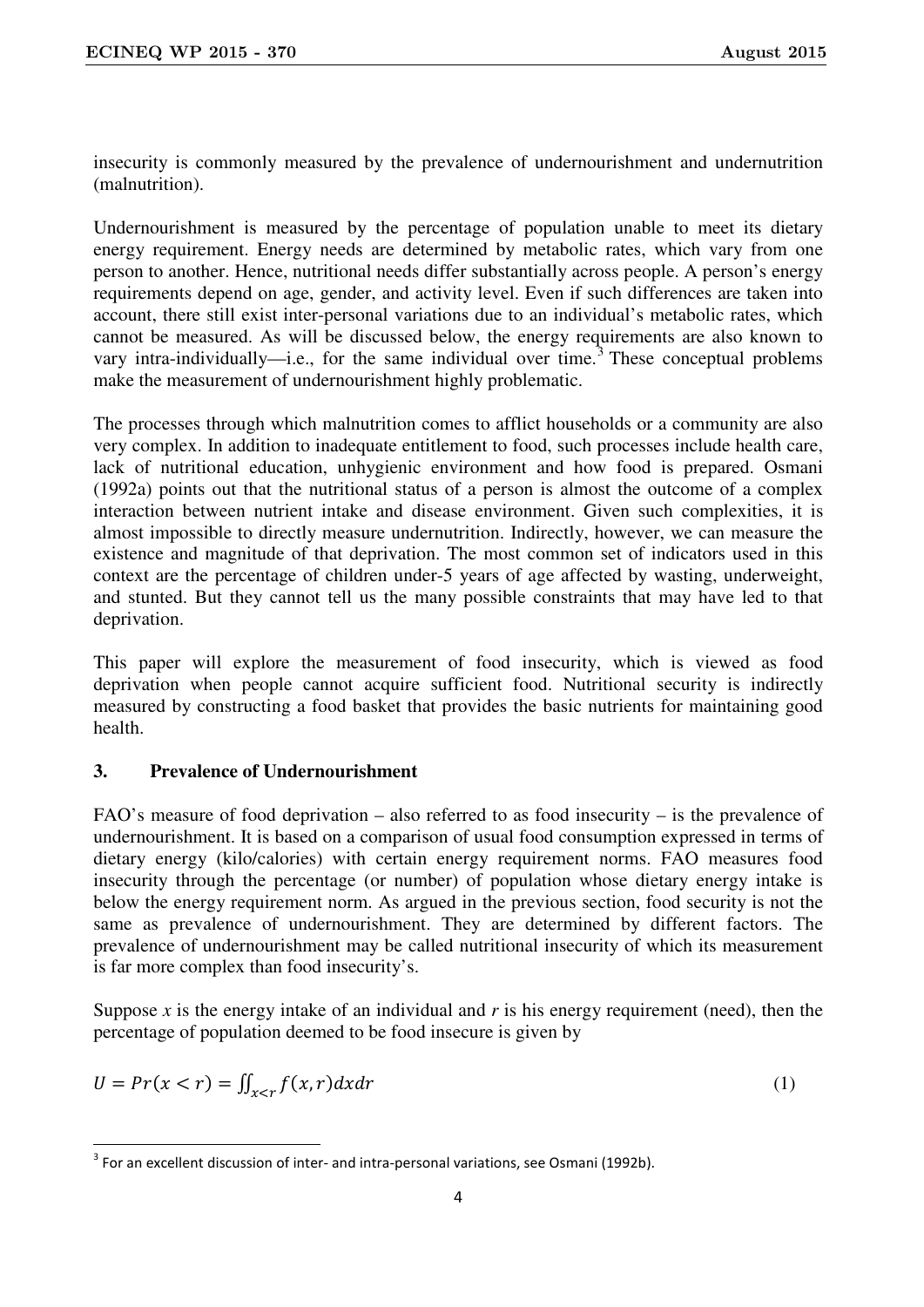<u>.</u>

where  $f(x, r)$  is the joint density function of x and r.

The degree of undernourishment can be easily estimated if we know the joint density function *f(x, r).* A critical question is whether we can estimate  $f(x, r)$  from household surveys or any other data sources. To answer this question, a brief overview of the debate on energy deficiency is provided in Section 4.

Equation (1) can at best measure the percentage of population unable to meet their dietary energy requirement. However, this FAO's measure does not take undernutrition (or malnutrition) into consideration. Maintaining good health also requires the intake of other basic nutrients such as protein, fat, and carbohydrates. As such, the FAO's measure given in (1) does not inform whether people are becoming nutritionally better-off or worse-off. FAO in its flagship publication, *The State of Food Security in the World*, calls this measure as a measure of chronic hunger.

#### **4. A brief Overview of the Debate on Nutritional Deficiency**

There has been a heated debate among economists and statisticians over how to estimate the joint density function defined in  $(1)$  and a consensus has yet to be reached.<sup>4</sup>

FAO has been concerned with the issue of determining the average dietary energy requirements of individuals among different age and gender groups that would allow them to maintain the required physical efficiency. It periodically publishes the average calorie requirements separately for men and women of different ages including children. Many attempts have been made to measure undernourishment using these norms. This approach classifies a person as undernourished if his calorie intake is below the required average norms [see Ojha (1970) and Dandekar and Rath (1971) for India and later Reutlinger and Selowsky (1976) and FAO (1977) at global level]. This approach has been severely criticized by Sukhatme (1981) and Srinivasan (1981), among others.

Much of the controversy centers around the problems in using the "average" requirement norm in a situation where requirements are known to vary interpersonally—i.e. from person to person even controlling for age, gender and activity level—and intra-individually—i.e. for the same individual at different points in time. Sukhatme (1961) argued that intra-individual variation is by far the more important source of variation than inter-individual variation. Nutritionists, however, are deeply divided on this issue, many of them holding opposite view that intraindividual variation is of a minor order of magnitude (Gopalan 1992, Payne 1992, Srinivasan 1992, Osmani 1992).

Sukhatme's main argument for intra-individual variation has been that an individual can "adapt" to a low calorie-intake level without suffering any impairment to health—in other words, when his calorie intake falls, then his calorie requirement also falls in line with calorie intake. The individual will suffer undernourishment only when his calorie intake falls much below the "average" calorie requirement norm.

<sup>&</sup>lt;sup>4</sup> See particularly Sukhatme (1977, 1982), Srinivasan (1981), Seckler (1982, 1984), Sukhatme and Morgan (1982), Lipton (1983), Payne (1985, 1992), Gopalan (1992), and Kakwani (1986, 1992).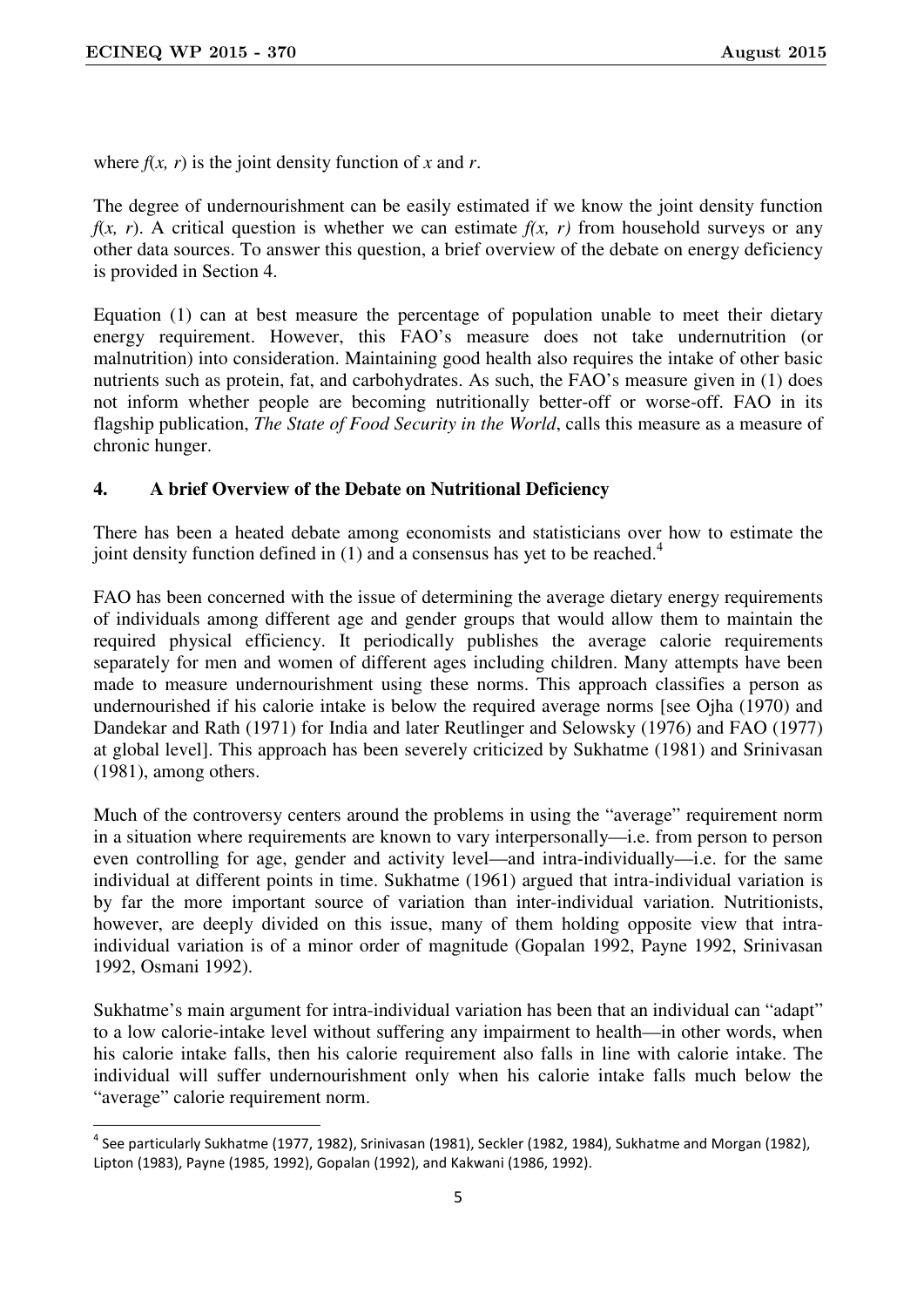Sukhatme (1961) suggested the following formula for estimating the proportion of undernourished individuals with the same age, gender, body weight, and activity level:

$$
U = Pr(x < r_L) = \int_{x < r_L} f(x) dx
$$
 (2)

where  $f(x)$  is the marginal frequency distribution of dietary energy intake and  $r<sub>L</sub>$  is a cutoff point reflecting the lower limit of the marginal distribution of energy requirement.

The existence of intra-individual variation suggests that there is a positive correlation between calorie intake and calorie requirement. Naiken (1998) has theoretically shown that the general measure of undernourishment defined in (1) reduces to the cutoff point formula given by equation (2) assuming that the marginal distributions are unimodal and continuous, and a positive correlation exists between energy intake and requirement. Following this seminal work, FAO has adopted this lower cutoff point in the calculation of undernourishment.

The idea of correlation is not different from Sukhatme's thesis of adaptation mechanism. The positive correlation between calorie intake and calorie requirement implies that if a person is unable to consume the required calories, his body adjusts to a lower requirement so he or she does not suffer any health impairment. Given this adaptation mechanism, the cutoff point could be set at a much lower level of dietary energy requirement of a healthy person. However, the existence of such correlation does not inform which way the causation runs: does low calorie intake lead to a lower requirement or the other way around? If a person is constrained to consume lower calories because of his inability to acquire food, he or she should not be identified as food secure because his body is adapting to a lower calorie requirement.

How should this cutoff point be determined? In his 1961 article, Sukhatme had taken the cutoff point as corresponding to the lower limit of the 99 percent confidence interval:  $r_L \approx \mu_r - 3\sigma_r$ , where  $\mu_r$  and  $\sigma_r$  are the mean and the standard deviation of the requirement distribution, respectively. Later in 1982, he set the cutoff at the 95 percent confidence interval,  $r_L \approx \mu_r$  –  $2\sigma_r$ . An implication of this change can be enormous because the estimate of undernourishment is highly sensitive to the cutoff. To get an idea of this sensitivity, we quote a study by the World Bank in 1986 that calculated the percentage of undernourished persons based on the following assumptions:<sup>5</sup>

- 80% of FAO's norm of calorie requirement should prevent stunted growth and serious health risks.
- 90% of FAO's norm of calorie requirement should prevent impairment of an active working life.

The study found that in 1986, 340 million (16% of the population) in the developing countries were suffering from nutritional deprivation, which could lead to stunted growth and serious health risk. It also found that 730 million (34% of the population) were not able to lead an

-

 $<sup>5</sup>$  These are just assumptions and not based on any scientific study.</sup>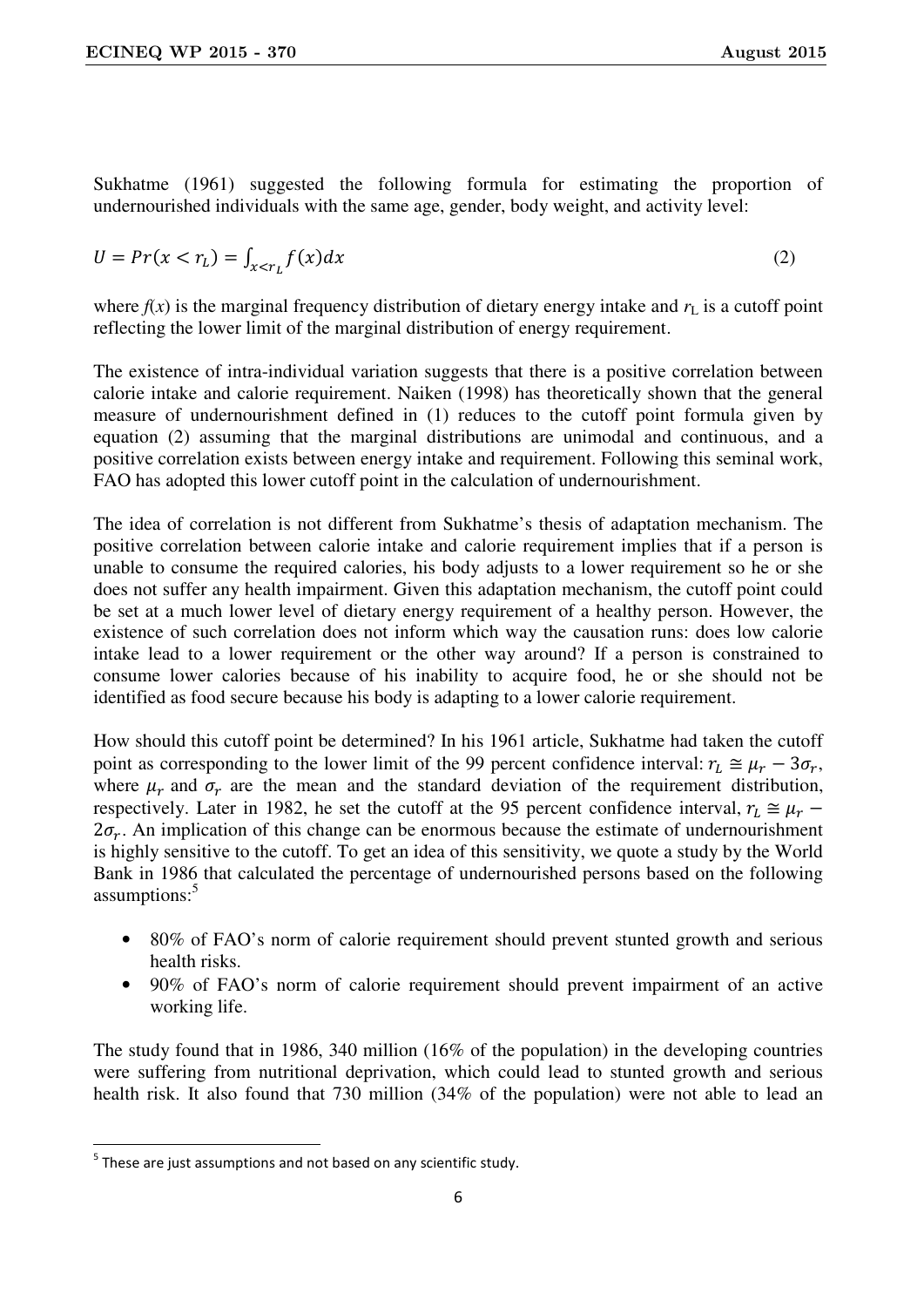active lifestyle because of calorie deficiency. These figures show that a slight change in the cutoff point can make a major difference in the magnitude of undernutrition in the world.

Sukhatme's justification for a lower cutoff point is that an individual can "adapt" to a low calorie-intake level without any impairment to health. This process of adjustment occurs through changes in metabolic efficiency, i.e. the efficiency with which food is converted to energy.

In his writings, Sukhatme tends to assume that this lower limit is the same for all individuals. But this is not the case. The lower limit is determined by an individual's metabolic ability to regulate his energy expenditure. There is no reason to expect that all individuals have the same capacity for metabolic regulation: the lower limit need not be the same for every individual. Thus, the problem of inter-individual variation in requirement cannot be avoided.

The conceptual problems with the estimation of people suffering from undernourishment are serious. Moreover, there are uncertainties of the quality of data used, which we have not yet discussed. A pertinent question is whether it is at all possible to obtain credible estimates of the number of undernourished population around the world. FAO does accomplish this task every year in its flagship publication, *The State of Food Insecurity in the World*. The 2013 *State of Food Security in the World* estimates (with the methodology described above) that 842 million people, or 12% of the global population, were unable to meet their dietary energy requirement. The methodology behind such numbers has attracted considerable criticism. The next section will provide a brief review of FAO's methodology of estimating global hunger.

# **5. The FAO Method of Measuring Hunger**

FAO's estimates of global hunger are widely used by different development agencies to track progress towards the Millennium Development Goal of halving poverty and hunger by 2015. This section assesses how reliable these estimates are in monitoring global hunger, and also discusses the FAO's methodology for its hunger estimates.

A person is identified as suffering from hunger if his calorie intake is less than a cutoff point of calorie requirement – called the minimum dietary energy requirement (MDER). If the distribution of calorie intake and the MDER are known, it is then easy to identify whether or not the person is suffering from hunger. The most direct method of deriving the distribution of calorie intake is from household expenditure surveys (HESs). The HESs collect data on all food acquired by households including their food purchase, food consumed from their own production, and food received in kind. There are a large number of such surveys that provide the estimates of quantities of food acquired by households. These food quantities can be converted into calories by means of food calorie conversion factors, which are available for almost all countries in the globe.

Given the quantities of food consumed by each sample household in HESs, we could compute the actual calorie intake of each sample household by multiplying the quantities by the calorie conversion factors. Dividing the calorie intake of each household by its size would give us each household's per capita calorie intake. Thus, the entire distribution of calorie intake can be estimated from HESs. Each sample household has an associated population weight. Given the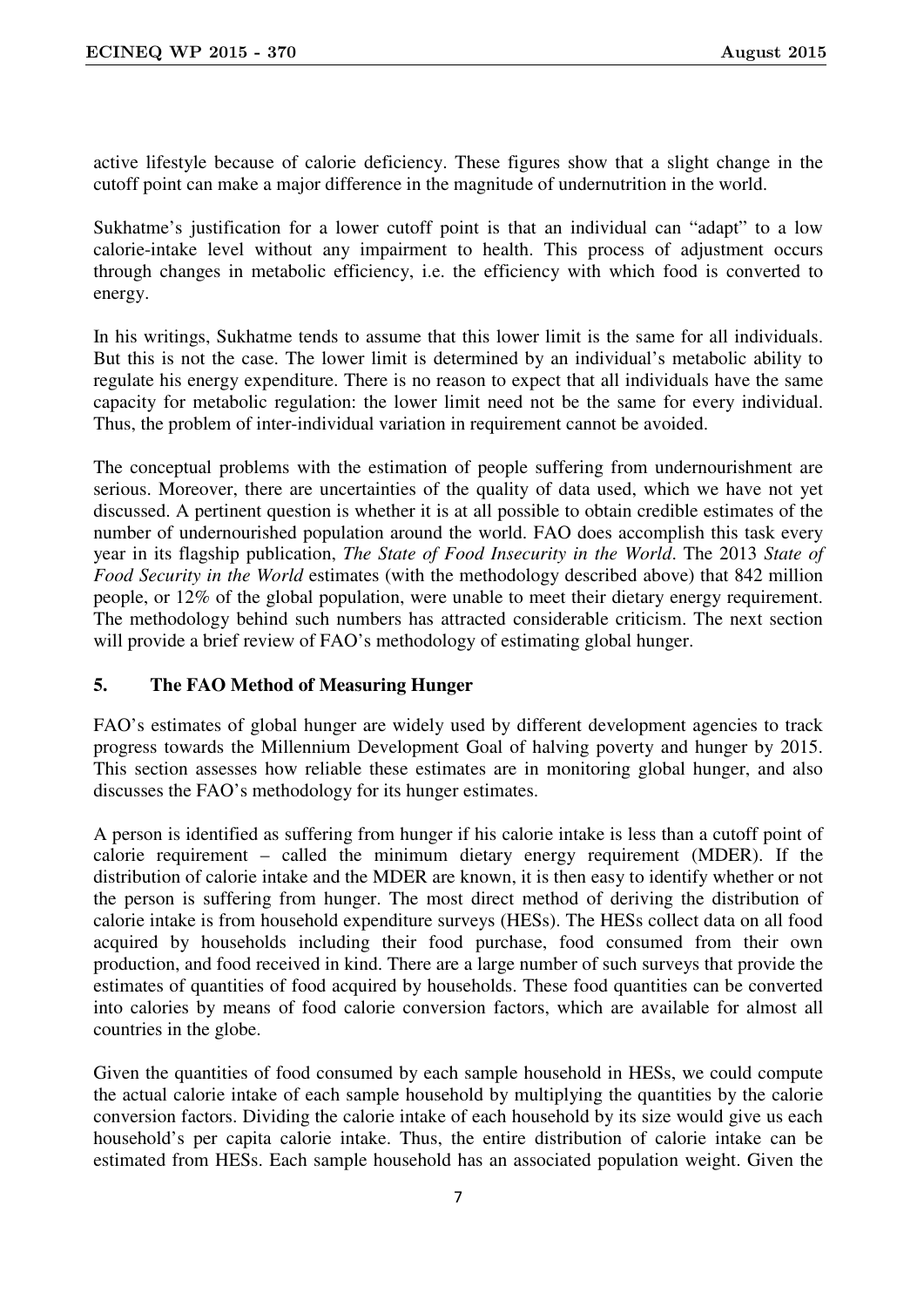cutoff point of calorie requirement, the percentage of undernourished or hungry persons can be accurately estimated by the weighted average of per capita calorie intake with the weight proportional to the population weight associated with each sample household. The total number of undernourished persons in a country can then be obtained by multiplying the percentage of undernourished persons by the country's total population.

FAO follows a rather approximate method of estimating hunger in the world. It assumes that the distribution of calorie intake – denoted by  $f(x)$  – follows a two-parameter lognormal distribution. This implies that  $ln(x)$  is normally distributed with mean  $\mu$  and variance  $\sigma^2$ .<sup>6</sup> It follows from the lognormal distribution that

$$
\sigma^2 = \ln(CV^2 + 1) \tag{3}
$$

and

-

$$
\mu = \ln(\bar{x}) - \sigma^2 \tag{4}
$$

where  $\bar{x}$  and  $s^2$  are the mean and variance of calorie intake, respectively and  $CV = s/\bar{x}$  is the coefficient of variation of calorie intake. Together, these two equations show that the lognormal distribution can be characterized by mean  $\bar{x}$  and coefficient of variation, CV.

Using the lognormal distribution, the estimation of the percentage of undernourished population requires only two parameters: average calorie intake  $(\bar{x})$  and coefficient of variation (CV). Suppose  $\bar{x} = 2.414$  calorie intake per person per day and CV = 0.29, which on substituting in (3) and (4) immediately gives  $\sigma = 0.2842$  and  $\mu = 7.7487$ .

Assuming the MDER, which is the cutoff point of the calorie requirement intake, equal to 1,680 per person per day, then the probability that a person is undernourished is given by

$$
Pr[x < 1,680] = Pr[ln(x) < ln(1,680)] = N\left[\frac{ln(1,680) - 7.7487}{0.2842}\right] = N(-1.1335)
$$

where  $N(X)$  is the standard normal cumulative distribution. Utilizing the standard cumulative normal tables gives  $N(-1.1335) = 0.1285$ , and thus the percentage of undernourished population in this hypothetical country would be 12.85. If the total population of the country is 100 million, then the number of undernourished persons is about 13 million.

# **6. Limitations of FAO's Method**

Based on FAO's estimates, the distribution of calorie intake follows a lognormal distribution.<sup>7</sup> This model is convenient from an analytical point of view but not flexible enough to capture the

 $^6$  Recently, the FAO has adopted a more flexible model of skewed normal and log-normal distributions introduced by Azzalini (1985) with the results published in *The State of Food Security in the World 2012*. It is not reported how well these distributions fit to the data. The loss of efficiency due to grouping still remains.

 $^7$  An elaborate history and analytical properties of log-normal distribution are presented by Aitchison and Brown (1957).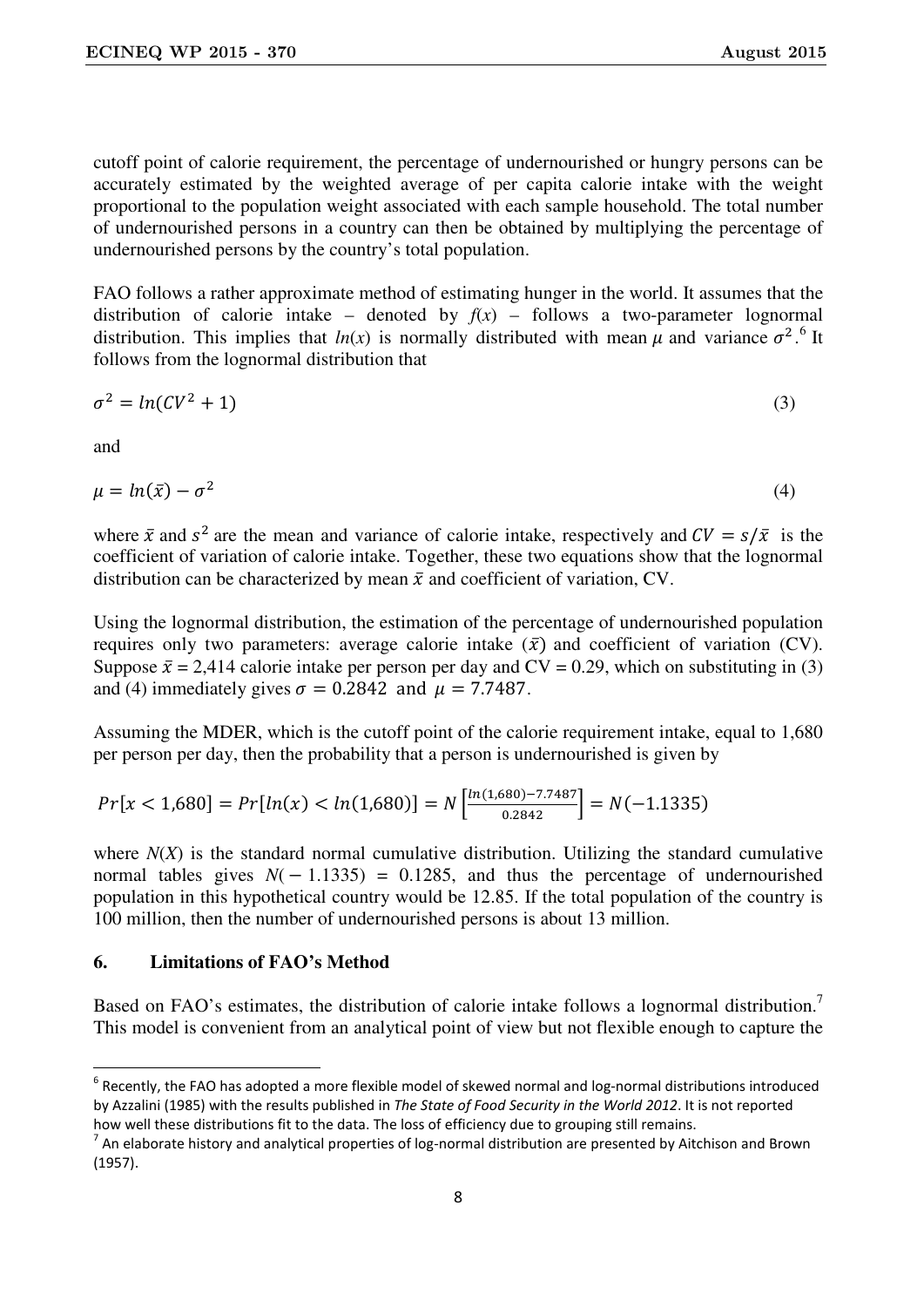-

variation at the bottom end of the distribution. Nevertheless, it gives reasonable fit in the middle range of the distribution covering about 60% of the population. Since undernourishment basically occurs at the lower end of the distribution, the lognormal distribution will underestimate the percentage of population suffering from undernourishment because of its limited flexibility.

The lognormal distribution was popular in the 1950s and 1960s, during which national statistical offices did not release unit-record data for household surveys, providing only the group data so the data analysis was carried out using some distribution model. The lognormal model was found to be analytically simple, and its close relationship with normal distribution provided ready access to efficient procedures and statistical inference.<sup>8</sup> India's five-year development plans extensively utilized the lognormal distributions to project consumer expenditures. Today, household unit-record data are readily available and the use of lognormal distribution has become rather obsolete. Poverty and inequality measures are now directly and more efficiently estimated from household surveys, which provide the entire distribution.

FAO has somehow continued the practice of estimating the distribution of calorie intake from the group data using the lognormal distribution. The main justification for such a practice is that direct estimates of deficiency in calorie intake captures excessive variability and does not provide the variance of habitual food consumption in the population. The excessive variability in calorie intake is, therefore, controlled by calculating the CV of calorie consumption of a representative individual. However, FAO's methodology does not inform how such representative individual is defined; is it a person with an average calorie intake? It does, nevertheless, inform how the CV of calorie intake for a representative individual can be calculated. The procedure is as follows:

Household surveys provide information on per capita expenditure and per capita calorie consumption for each sample household along with household weights. From this information, the CV of calorie intake can be directly and more accurately estimated. Instead, all these unitrecord data are grouped into by per capita expenditure classes, with each class giving the median value of per capita dietary energy consumption. The CV is then estimated from the median values for each expenditure class. However, the resulting CV completely ignores within-group variation in calorie consumption, thus underestimating the total variation in calorie consumption. The degree of underestimation will depend on how many expenditure classes are constructed. It is thus difficult to understand why the CV calculated from the grouped data will provide habitual consumption of dietary energy for the representative individual. The calculation of CV from the grouped data will only amount to loss of efficiency.

Although the CV is estimated from household surveys, FAO estimates the mean calorie intake from Food Balance Sheets (FBSs), which provide the quantities of different food items available in a country from the country's production data. The calculation of FBS is performed by adding national food production and imports, and subtracting exports, food losses, food used for seeds, animal feed and stock changes. Food quantities are then converted into calories by means of food calorie conversion factors. Combining this with population data provides the total calories available for human consumption per person in each country.

 $^8$  Iyenger (1960) extensively used log-normal distribution to analyze consumption patterns in India.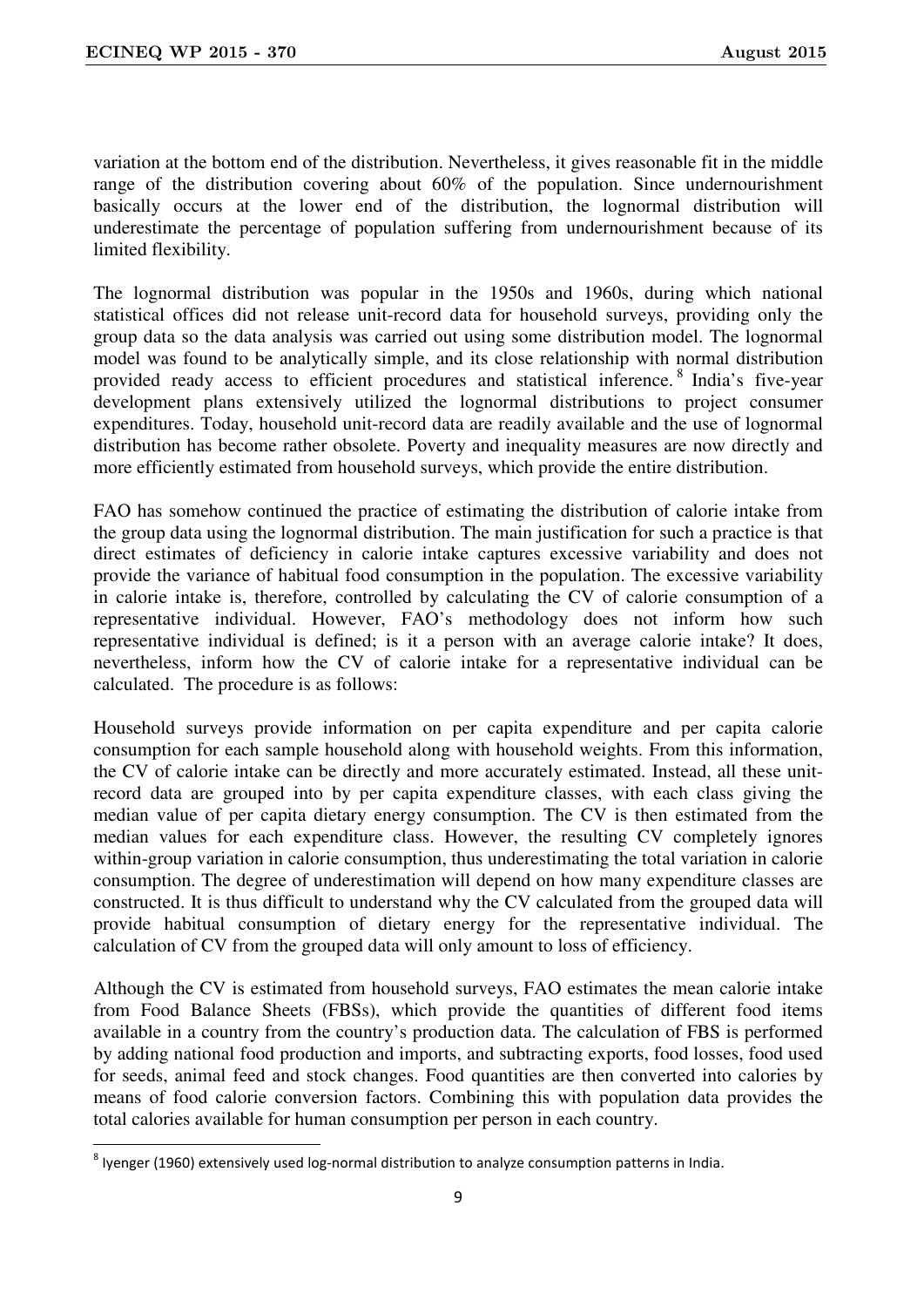Estimates of average calorie intake obtained from FBSs may be less reliable than those obtained from household expenditure surveys. Some economists at the World Bank<sup>9</sup> raise a few concerns about these estimates of food availability. First, as food availability is residual, any errors in reported production, trade and stocks will affect the estimates of national food availability. Second, production and trade data for grain crops are potentially reliable since it is feasible to measure production with sample plots and a real mapping, among others. However, the same is not true for root crops such as potatoes, sweet potatoes and cassava, which are important sources of nutrition for the poor. In addition, there are problems associated with storage, food fed to animals and crops kept for seeds. Given these practical problems, it is difficult to ascertain the amount of food grains available for human consumption.

The MDER is a crucial factor in FAO's methodology to estimate undernourishment, as it establishes a cutoff point (or threshold) to estimate the prevalence of undernourished population in a country. When the threshold changes, so does the prevalence of people estimated to be undernourished. As noted earlier, the estimates for the undernourished population are highly sensitive to the threshold. A small error in the estimation of the cutoff point can have a substantial impact on the estimates for the undernourished.

FAO compiles the MDER for the individuals by age and gender. As Naiken (2002) points out, the gender-age-specific MDERs have been derived not by Sukhatme's formula  $\mu_r - 2\sigma_r$ , but by directly considering the energy expenditure corresponding to the lowest acceptable weight-forheight and the lowest acceptable activity level. There is a range of body weights that is considered to be healthy. Similarly, there is a range of physical activity levels (PALs) that is deemed performing economically necessary activity. The cutoff point is the lowest value in the range. It will vary with age and gender of the population. Thus, the MDER is calculated separately for each gender and age group.

The cutoff point for a population is derived by aggregating gender- and age-specific MDERs using the proportion of the population in the different gender and age groups as weights. Since the gender-age distribution of the population changes over time, the cutoff point is updated annually to reflect changes in the demographic structure of the population.

There is considerable uncertainty regarding the actual requirement level of the individuals. This uncertainty stems from the fact that energy requirement is specified as the average for a group of individuals, and consequently, the actual requirement for each individual in the group is not known. In addition, calorie requirements are known to vary inter-personally–i.e. from person to person– and intra-individually–i.e. for the same individual at different points in time. As such, the assumption is that all individuals whose calorie intake is above the MDER can "adapt" so that their calorie intake always matches their respective requirements and therefore are not undernourished. The accurate estimation of the MDER is crucial. Naturally, its estimation involves normative judgments at various stages, thereby making the task more challenging.

# **7. Food Insecurity as Entitlement Failure**

-

 $^9$  See De Weerdt, Beegle, Friedman, and Gibson (2014).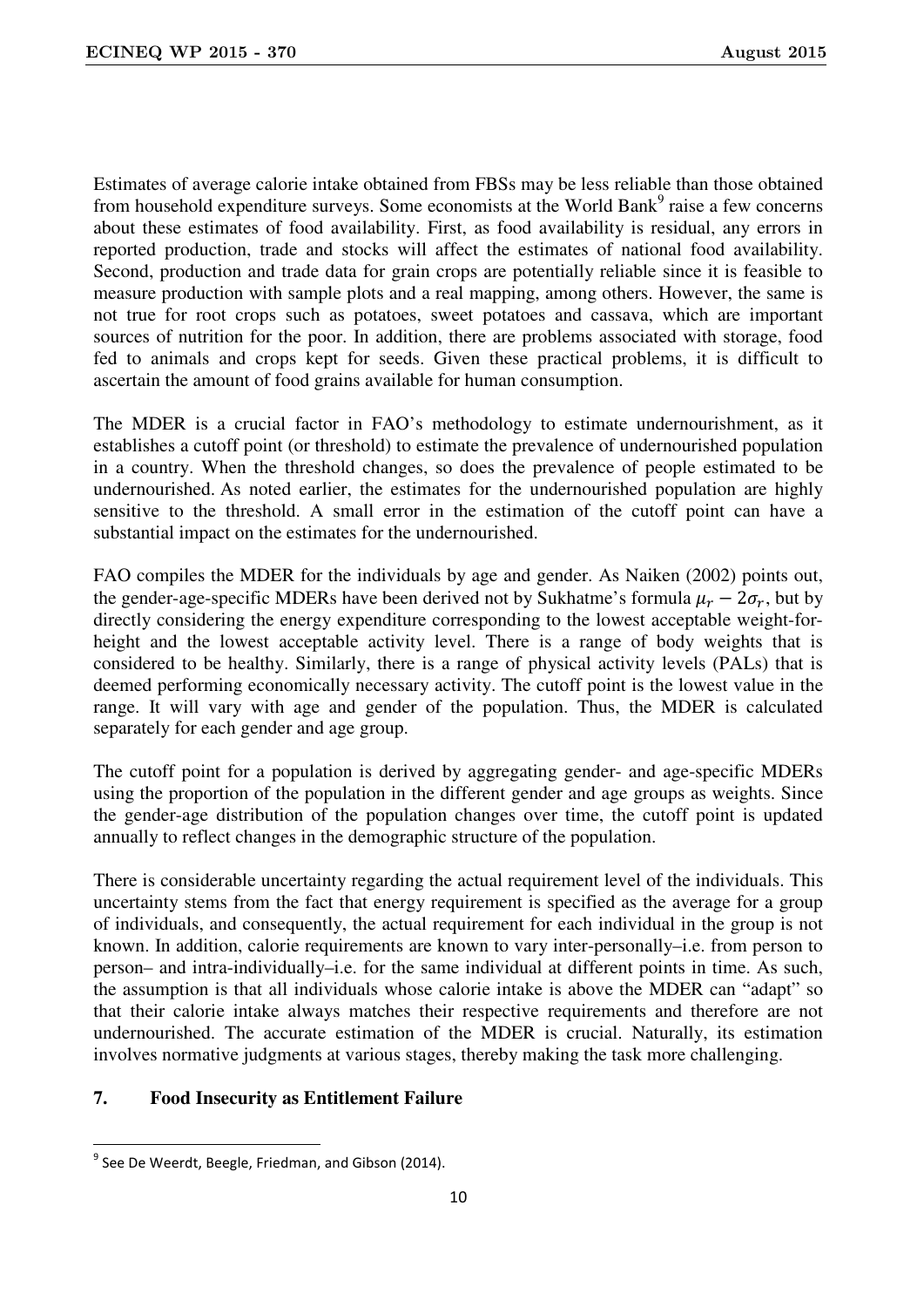According to FAO, food insecurity is viewed from a perspective of nutritional deprivation. This might be valid as undernourishment could lead to severe health problems. Undernourished people tend to have low immunity and thus susceptible to infections. Children under-5 years of age are the most affected segment of the population from undernourishment. They are wasted (low weight for height), stunted (low height for age) and underweight (low weight for age). But undernourishment among people is a consequence of not being able to consume sufficient amount of food that meets their dietary needs. Thus, the direct method of measuring food security is to capture the extent to which people are able to acquire food that meets their nutritional requirements. This method is closely related to Sen's (1981) entitlement approach to measuring food deprivation in the population. A brief description of it is as follows.

According Sen (1989), every individual is endowed with a bundle of resources, which he can exchange for food and any other commodities. A person's entitlements depend on what he owns initially and what he can acquire through exchange. If the entitlement set does not include a commodity bundle with an adequate amount of food, the person would go hungry and become food insecure. This, according to Sen, is an entitlement failure.

An entitlement failure can occur due to many reasons. For instance, if food prices go up sharply, entitlements of some individuals may cease to include an adequate bundle of food. Such individuals will thus suffer from food deprivation. Similarly, people can suffer from food insecurity due to sickness, unemployment, or death of bread-winner. Given this, an alternative definition of food security is proposed:

# *Food security exists when all people, at all times have entitlement to sufficient and nutritious food, which meets their dietary needs.*

This definition of food security emphasizes the entitlement to food, whereas the definition proposed by the 2009 Declaration of the World Summit on Food Security emphasizes access to food (or actual consumption of food). Individuals make their own choices on what food they want consume, so policy makers can only ensure that people have necessary resources to consume sufficient and nutritious food. Thus, the entitlement approach is more realistic than the access approach. This entitlement approach is directly linked to income or employment generation, food production, food prices, and social security, all of which have an important impact on food security. For instance, following the 2008 global financial crisis, many households lost their source of livelihood and may have suffered a severe failure of entitlement to food. Thus, the measurement of food security based on the entitlement approach will inform how much was the contribution of such shocks to food insecurity and what policies could be designed to reduce or even prevent food deprivation.

# **8. Measuring Household Food Security: A Proposed Method**

This section proposes a new method of measuring food security for households. It is based on Sen's (1981) entitlement approach. Since this approach only deals with food security among households, the issue of intra-household food security is not addressed. Given data limitation, it is generally not possible to measure food deprivation within households.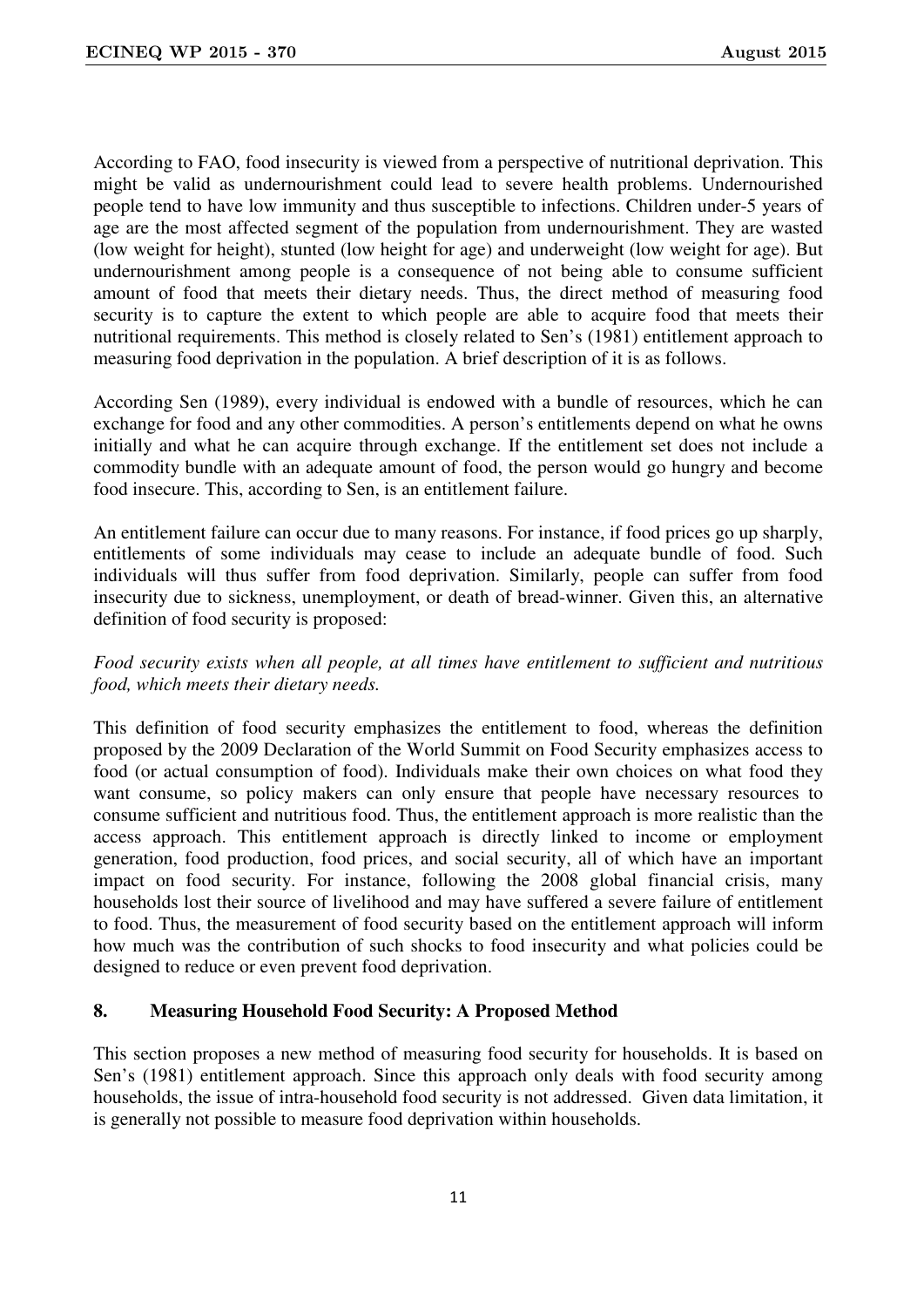In a market economy, a person can exchange whatever he owns for other goods including food. This exchange can take place through monetary income at given market prices. The person's income in the reference period can be used as a composite measure of his entitlement. A household's composite index of its entitlement can similarly be measured by its per capita income (or consumption), which is denoted by  $y_i$  for the *i*th household. Suppose  $z_i$  is the per capita cost of food bundle for the *i*th household that meets the nutritional needs of all its members. Given this, the *i*th household is defined as food secure if at all times  $y_i$  is greater than  $z_i$ . If  $y_i$  is less than  $z_i$  at all times, then the *i*th household is chronically food insecure.

A household's food bundle that is sufficient, safe and nutritious for all members of the household should meet the following requirements.

- The food bundle should meet the average dietary energy needs for all household members.
- The food bundle should meet the average basic requirements of protein, fat and carbohydrates for all household members.

# **9. Households' Per Capita Minimum Dietary Requirement**

To construct a food bundle that meets the dietary energy needs of household members, we need to know the energy requirement norms or standards, adopted at the international level. The report of the FAO/WHO/UNU Expert Consultation on Energy and Protein Requirements has defined energy requirements as follows: $^{10}$ 

*The energy requirement of an individual is the level of energy intake from food that will balance energy expenditure when an individual has a body size and composition and level of physical activity, consistent with long-term good health; and that will allow for the maintenance of economically necessary and socially desirable physical activity. In children and pregnant or lactating women the energy requirement includes the energy needs associated with the deposition of tissues or the secretion of milk at rates consistent with good health.* 

These norms are different across individuals depending on age, gender, weight, and activity level. HESs provide information on the age and gender of each individual within a household, but the activity level and body weight of each individual are not available in these surveys. Thus, we can control for age and gender of individuals, but not weight and activity level.

In determining calorie norms, we assume that the reference person has the median height and weight to give a body mass index (BMI) of 21.5 for adult females and 22.5 for adult males. Table 1 presents the estimated amounts of calories required to maintain energy balance for various gender and age groups at three different levels of physical activity. Estimates are rounded to the nearest 200 calories.

Table 1: Calories needed to maintain energy balance by gender and age groups

-

 $^{10}$  See FAO, WHO, and UNU (1985).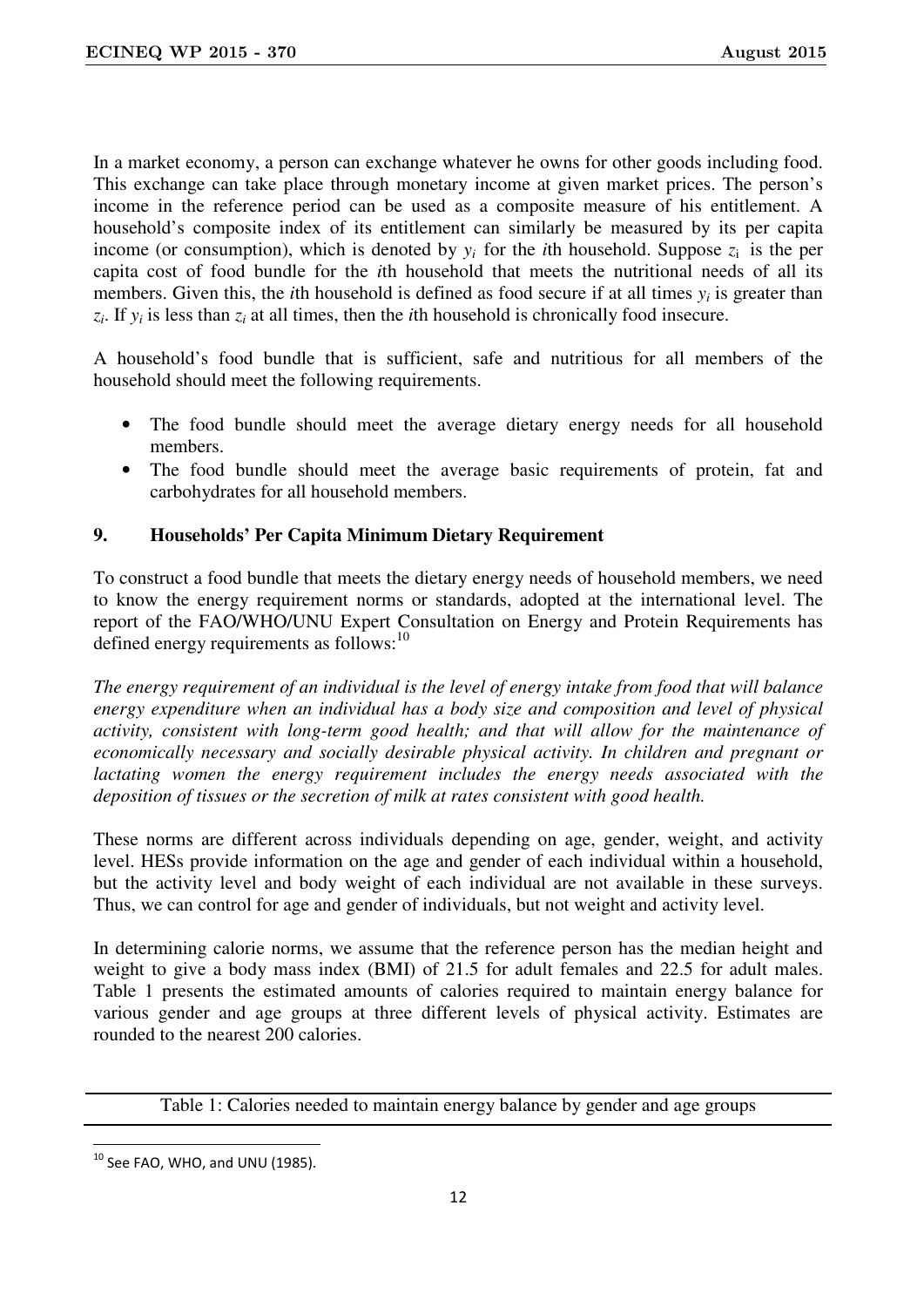|        | Age           | Sedentary <sup>a</sup> | Moderately <sup>b</sup> | Active <sup>c</sup> |  |
|--------|---------------|------------------------|-------------------------|---------------------|--|
| Child  | 1-3 years     | 1,000                  | 1,000                   | 1,000               |  |
| Female | 4-8years      | 1,200                  | 1,600                   | 1,800               |  |
|        | 9-13 years    | 1,600                  | 2,000                   | 2,200               |  |
|        | $14-18$ years | 1,800                  | 2,000                   | 2,400               |  |
|        | 19-30 years   | 2,000                  | 2,200                   | 2,400               |  |
|        | 31-50years    | 1,800                  | 2,000                   | 2,200               |  |
|        | $51 + years$  | 1,600                  | 1,800                   | 2,200               |  |
| Male   | 4-8years      | 1,400                  | 1,600                   | 2,000               |  |
|        | 9-13 years    | 1,800                  | 2,200                   | 2,600               |  |
|        | 14-18 years   | 2,200                  | 2,800                   | 3,200               |  |
|        | 19-30years    | 2,400                  | 2,800                   | 3,000               |  |
|        | 31-50years    | 2,200                  | 2,600                   | 3,000               |  |
|        | $51 + years$  | 2,000                  | 2,400                   | 2,800               |  |

Source: These levels are based on Estimated Energy Requirements from the Institute of Medicine Dietary Reference Intakes Macronutrients Report, 2002.

<sup>a</sup> Sedentary means a lifestyle that includes only the light physical activity associated with typical day-to-day life.

<sup>b</sup> Moderately active means a lifestyle that includes physical activity equivalent to walking about 1.5 to 3 miles per day at 3 to 4 miles per hour, in addition to the light physical activity associated with typical day-to-day life

<sup>c</sup> Active means a lifestyle that includes physical activity equivalent to walking more than 3 miles per day at 3 to 4 miles per hour, in addition to the light physical activity associated with typical day-to-day life.

The calorie requirements for different gender and age groups can be aggregated by means of weighted average, with the weight proportional to the population in each group. The population in each gender and age group is available from household surveys. The aggregate requirement will be different across countries given disparities in their gender and age composition. With the unit-record data for nine countries in Asia and using the calorie norms given in Table 1, we can calculate the average calorie norms for each of the nine countries. The estimates for three alternative activity levels are presented in Table 2.

| Table 2: Aggregate caloric norms for three levels of activity |         |           |            |        |  |  |
|---------------------------------------------------------------|---------|-----------|------------|--------|--|--|
| Country                                                       | Year    | Sedentary | Moderately | Active |  |  |
| India                                                         | 2007-08 | 1,835     | 2,137      | 2,420  |  |  |
| Indonesia                                                     | 2014    | 1,839     | 2,134      | 2,417  |  |  |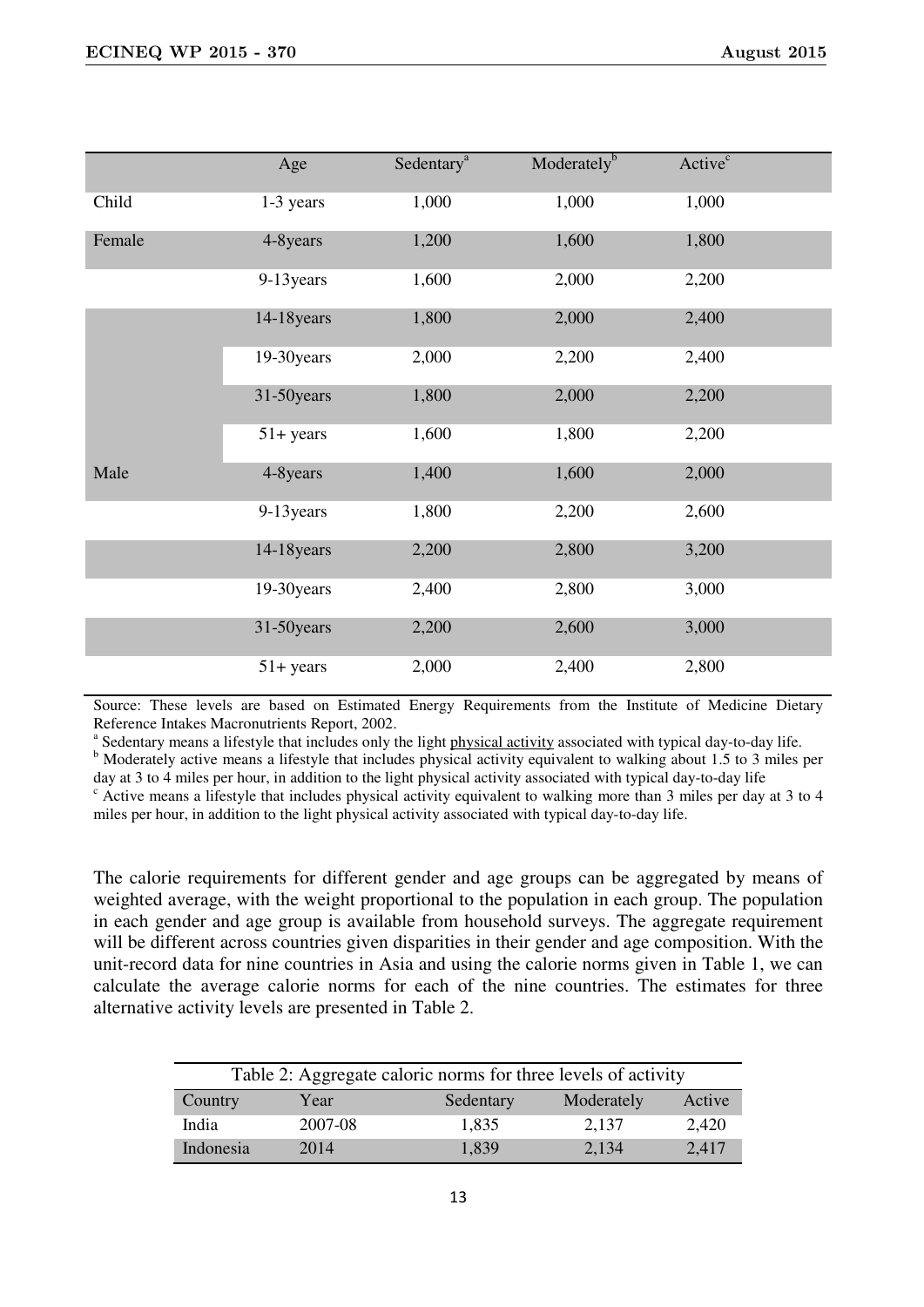| Bangladesh    | 2000    | 1,788 | 2,086 | 2,362 |
|---------------|---------|-------|-------|-------|
| Pakistan      | 2007-08 | 1,773 | 2,066 | 2,340 |
| Sri Lanka     | 2009-10 | 1,829 | 2,122 | 2,419 |
| <b>Bhutan</b> | 2007    | 1,823 | 2,122 | 2,405 |
| Nepal         | 2010    | 1,776 | 2,067 | 2,344 |
| Philippines   | 2011    | 1,827 | 2,128 | 2,412 |
| Vietnam       | 2008    | 1,867 | 2,170 | 2,466 |

Source: Author's calculations.

Table 2 shows that the average calorie norms vary with activity levels. The variation is much larger across activity levels than across countries. We cannot measure the activity levels of all individuals in the country. Hence, the determination of undernourishment by comparing individuals' calorie intake with their calorie needs will be highly unstable and unreliable. But if food insecurity is measured using income or consumption space at the household level, the variation in individuals' calorie requirements will not be that large. The estimates will be more stable because different caloric needs of individuals within households will be averaged out.

In the construction of food basket, we assume that, on average, individuals within households have moderate activity level, a lifestyle that includes physical activity equivalent to walking about 1.5-3 miles per day at 3-4 miles per hour, in addition to the light physical activity associated with typical day-to-day living. Table 2 also shows that the calorie norms with moderate activity are around 2,100 kilo/calories per person per day.

The U.S. Department of Agriculture uses the average energy requirements for each country, which average about 2,100 calories per person per day for 67 developing countries. If a household has access to food, providing a minimum of 2,100 kilo/calories per person per day, it will be highly unlikely that the household faces chronic hunger. It is true that some household members may have caloric needs greater than 2,100 kilo/calories but others may have less; on average, the household is unlikely to suffer hunger.

FAO's (1996) recommended calorie requirements are about 300 calories less than the average calorie requirements of a healthy person. FAO's lower cutoff point is justified on the ground that the human body can adapt to low calorie intake without any adverse effect on health. Even if humans can adapt, households may still feel food-deprived if they purchase food with no more than about 1,800 kilo/calories per person (i.e., 300 calories less than the calorie an average healthy person would require). Food insecurity is not only about meeting dietary energy needs, but also having adequate amount of protein, fat, carbohydrates and other micronutrients. If households limit their consumption to only 1,800 kilo/calories per person, they may not meet other nutritional needs. In the next section, we calculate the cost of the food basket, which provides 2,100 kilo/calories per person per day and meets the recommended requirements of protein, fat and carbohydrates.

#### **10. What is the Cost of a Nutritious Food Basket?**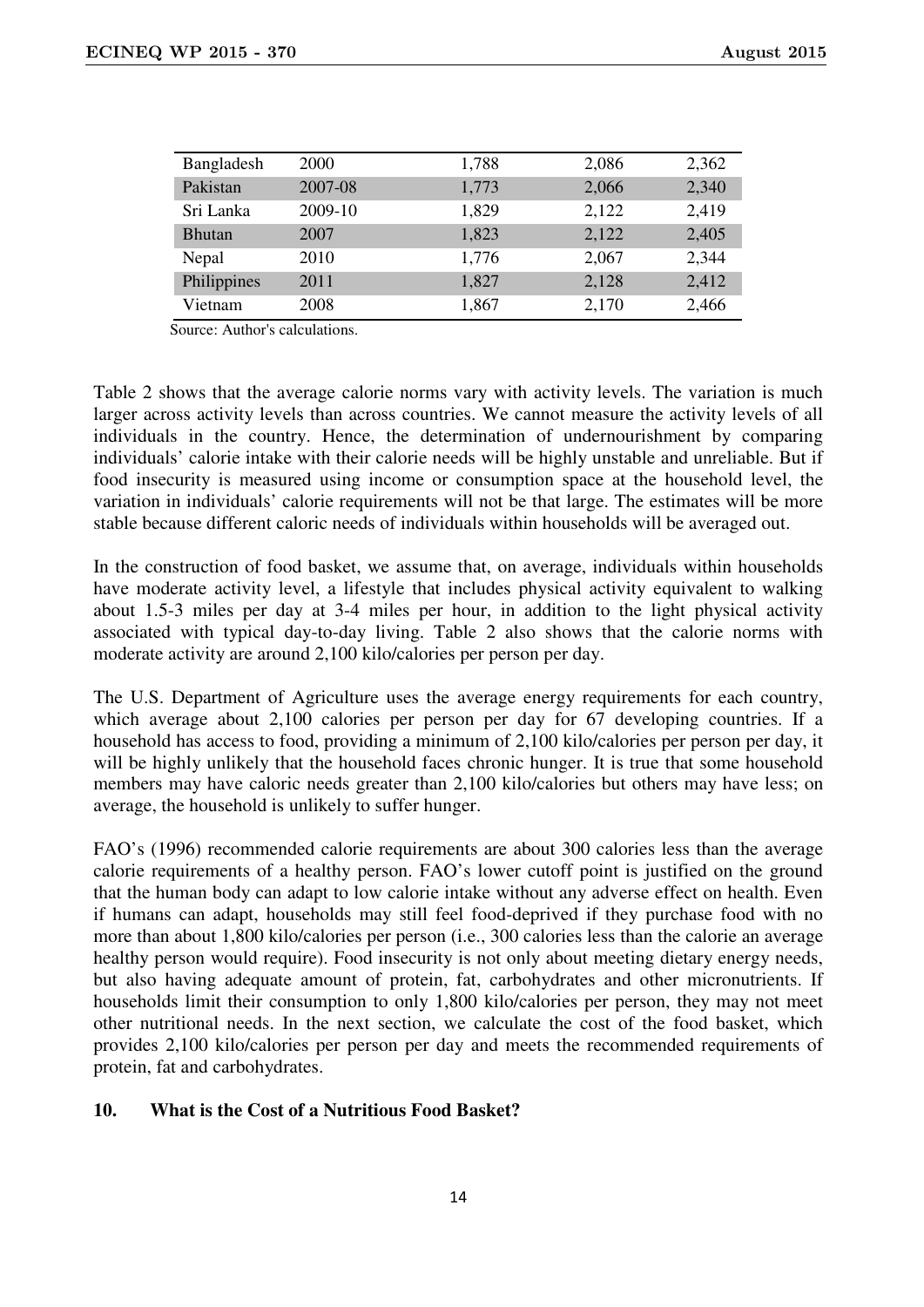The cost of a nutritious food basket is calculated in international dollars so that it can be applied to all countries. The PPP exchange rates are used to convert local currencies into U.S. dollars. The cost of the food basket is calculated in the 2005 PPP dollars.

The cost of the nutritious food basket is estimated using FAO data for 30 countries (32 spells). The data were downloaded the following variables from the FAO website:

- i. Per capita household expenditure (in local currency)
- ii. Per capita household food expenditure (in local currency)
- iii. Per capita daily kilo/calorie intake
- iv. % share of calories obtained from protein
- v. % share of calories obtained from fat
- vi. % share of calories obtained from carbohydrates

Per capita food and total expenditures in local currency are converted to the U.S. dollars using the 2005 PPP. These estimates are presented in Table A.1 in the Appendix. Per capita household expenditure measured in the 2005 PPP provides a measure of average standards of living that is comparable across countries. From the list of 30 countries, countries with the lowest standards of living are Mozambique and Nepal, where their per capita expenditures are \$1.15 and \$1.28 daily in the 2005 PPP, respectively. On the other hand, the richest country in the list is Hungary, with its per capita expenditure of \$11.57 per day. As shown in Table A.1, standards of living vary substantially from one country to another.

While calories are derived from food, there is no one-to-one relationship between calorie intake and food expenditure. This is because individuals consume various types of food, providing different quantities of calories. Hence, we cannot expect a one-to-one relationship between the two variables. In this paper, we estimate this relationship using a cross-country regression model. A theoretical, plausible relationship between per capita calorie intake (*C*) and per capita food expenditure  $(F)$  is specified to take on the semi-logarithmic form:

$$
C = \alpha + \beta \ln(F) \tag{5}
$$

where  $\beta > 0$  and which gives:

 $\frac{\partial C}{\partial F} = \frac{\beta}{F}$  $\frac{\beta}{F}$  and  $\frac{\partial^2 C}{\partial F^2} = -\frac{\beta}{F^2}$  $\frac{P}{F^2}$ 

which implies that as food expenditure increases, calorie intake also increases but at a decreasing rate—in other words, the rate of increase in calorie intake slows as people become more affluent. Instead of consuming more calories, they consume types of food with more protein and fat. The regression model in (5) was estimated using 32 observations given in Table A.1, with each country as an observation. Such cross-country regressions have been widely used in the literature (Reutlinger and Selowsky 1976). One potential drawback of using cross-country data for estimating the regression model (5) is that they may have a limited range of variation in per capita food expenditure as compared to using household data. Fortunately, countries used in the current study provide sufficient variability to reasonably estimate regression coefficients. The estimated equation is: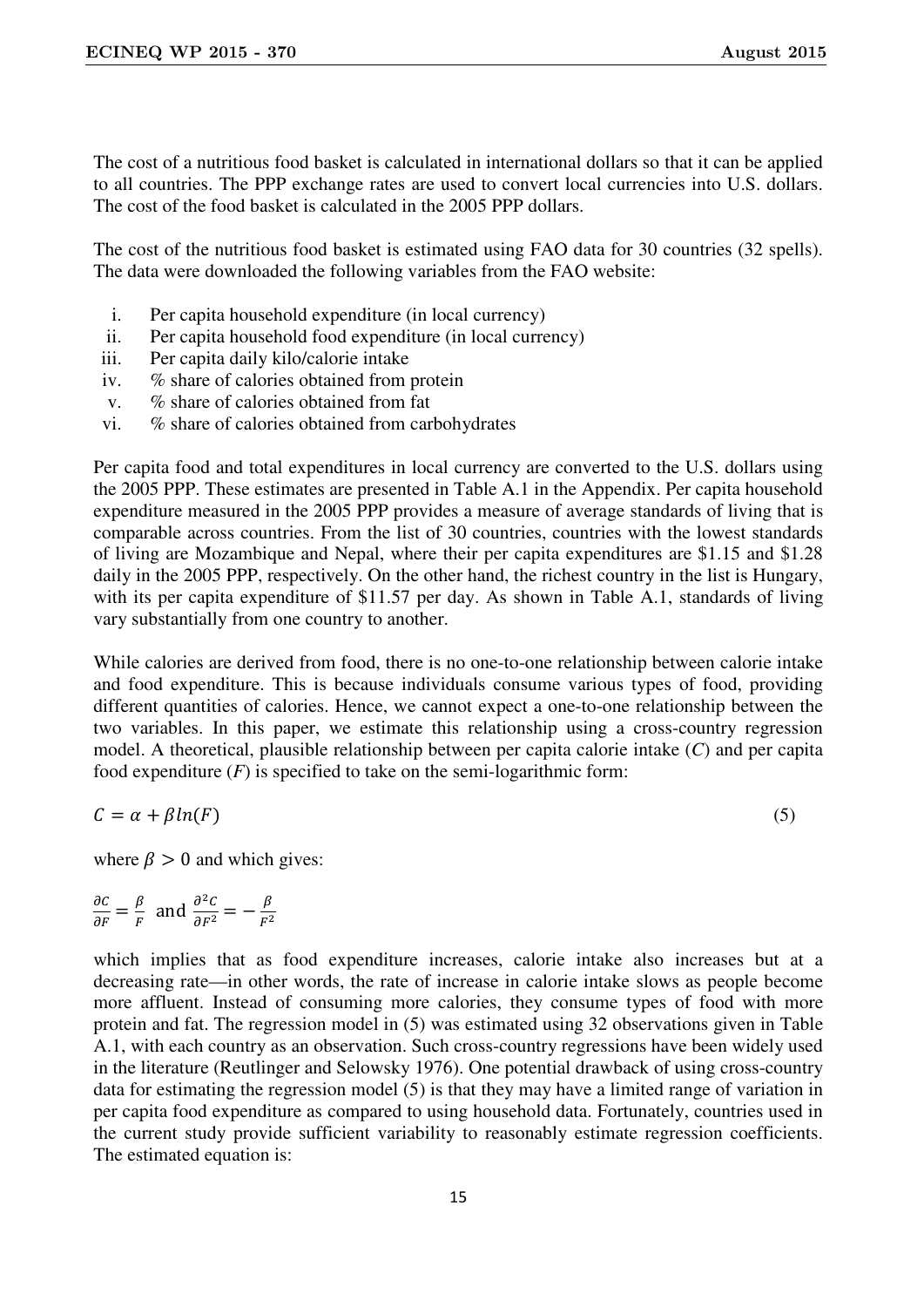$$
C = 2090.4 + 361.5 \ln(F), \ R^2 = 0.44
$$
\n
$$
(42.8) \quad (5.1)
$$
\n
$$
(6)
$$

The *t-*values in the bracket show that the coefficients are highly significant. This equation can be used to calculate the cost of food basket that provides on average 2,100 kilo/calories per person per day. Substituting *C* = 2,100 in (6) gives *F=*1.03*.* Therefore, the cost of food basket that gives on average 2,100 kilo/calories per day per person is \$1.03 in the 2005 PPP. Accordingly, the estimated cost of calorie is equal to \$0.49 in the 2005 PPP per 1,000 kilo/calories.

The calorie cost is obtained by dividing total food expenditure by the number of calories derived from the food. The calorie cost varies with household's standards of living; the richer the household, the higher the cost of calories (Kakwani 2010). This is because richer households tend to consume a greater variety of food containing more protein and other nutrients, while the poor are likely to consume more carbohydrates, which are less expensive than protein, for example.

Using equation (6), the calorie elasticity with respect to food consumption is estimated at 0.172. To measure the impact of food consumption on calorie cost, we estimate the following semilogarithm form based on the data presented in Table A.1:

$$
Ccost = 0.49 + 0.65ln(F) \quad R^2 = 0.94
$$
\n(7)\n(24.8) (22.4)

This equation estimates that the calorie-cost elasticity with respect to food consumption is 1.33 at the point where the calorie cost is 0.49 per 1,000 kilo/calories. The low calorie-food elasticity has been of much concern in the literature.<sup>11</sup> An important policy implication drawn in the literature is that if the elasticity of calories is low, either general economic development will never eliminate hunger or the problem of hunger in the world would remain for a long time (Deaton 1997).

The greater-than-1 calorie-cost elasticity suggests that people incur greater calorie costs as their incomes increase because they buy better quality of food, which provides them with better nutrition. The poor suffer from undernutrition because they cannot afford to buy nutritious food. They can only consume calorie-intensive food and are deprived of other nutrients, which are necessary for good health. Similar to MDERs, we should also have a requirement of minimum calorie costs (MCC), which on average provide a balanced diet that meets nutritional needs to maintain good health. In this context, a pertinent question would be whether a food basket with the estimated calorie cost of \$0.49 in 2005 PPP per 1,000 kilo/calories will be able to provide a balanced diet. The next section attempts to answer this question.

# **11. A Balanced Food Basket**

<u>.</u>

<sup>&</sup>lt;sup>11</sup> Alderman (1993) has provided an excellent review of econometric techniques, which have been used in the literature to estimate the calorie-intake elasticity.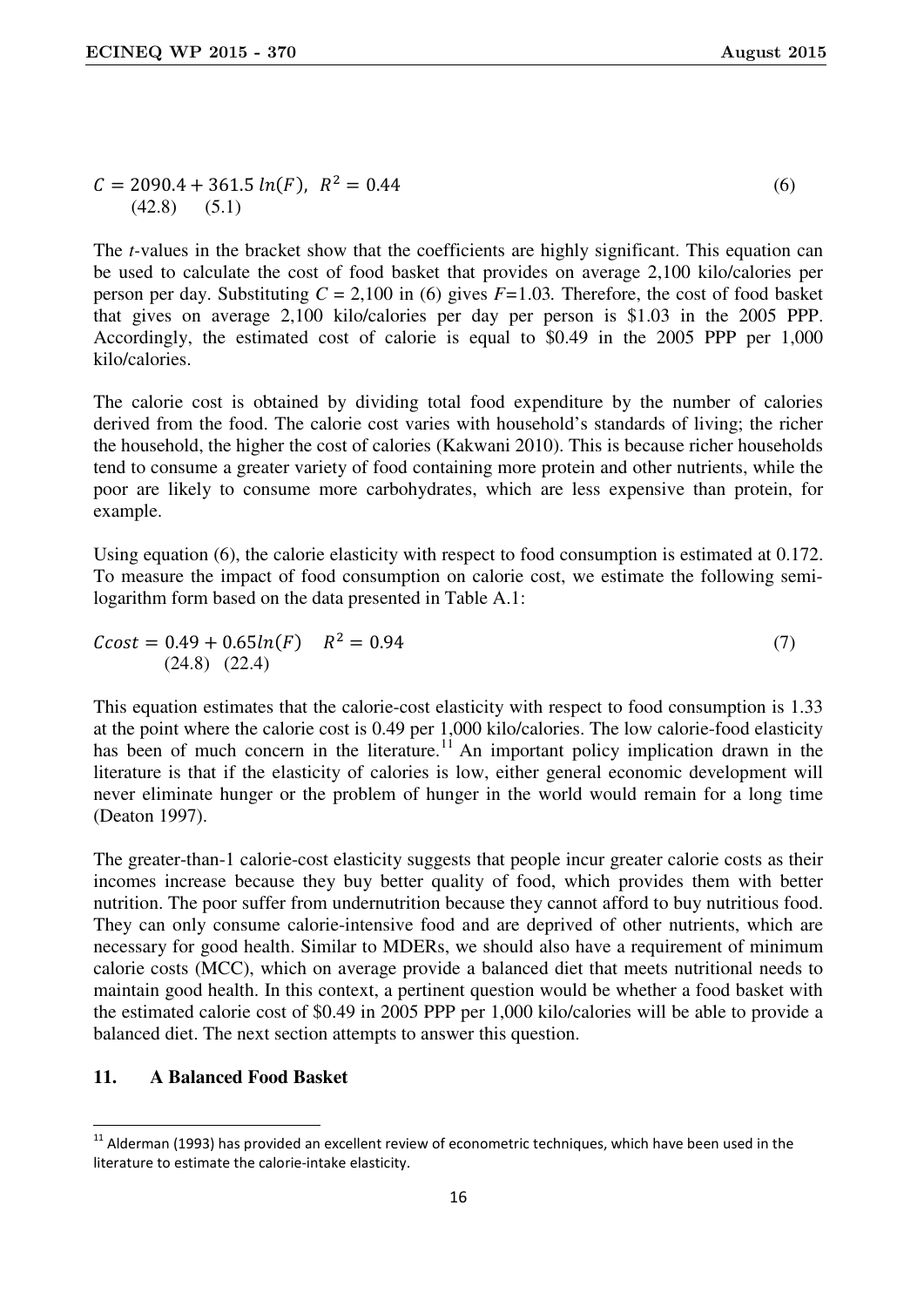Food contains a number of basic nutrients such as carbohydrates, proteins, and fats. These nutrients all produce different quantities of energy when burnt. The amount of energy produced, when one gram of any of these nutrients is burnt, is known as its calorific value.

Proteins are complex nitrogen-containing compounds that build and repair body tissue. A deficiency in the intake of protein can retard growth and development and inhibit the body's ability to fight infection. The recommended daily requirement for protein is about 10%–15% of the daily calorie requirement, according to the Healthy Diet Plans.

Carbohydrates are the main source of energy for the human body. Carbohydrates are obtained from food such as whole-grain cereals and breads, pasta, corn, beans, peas, potatoes, fruit, vegetables, and milk products. It is recommended that carbohydrates should contribute 60%– 70% of the total calories in a day's diet.

Fats are the most concentrated source of energy in our diet. Fat plays several important roles in diet. It is important for the absorption of fat-soluble vitamins such as vitamins A, D, E and K. Fats also provide essential fatty acids, which are important for the structure and function of cells. Fat also cushions the vital organs and protects the body from extreme cold and heat. Fats should contribute the remaining 15%–30% of the total calories in a day's diet.

A balanced food basket is, therefore, defined as the one that provides 2,100 kilo/calories per person per day, which is obtained from protein, carbohydrates and fats, with their recommended contributions in the ranges 10%–15%, 60%–70% and 15%–30%, respectively. The calorific values for one gram of the three basic nutrients are:

- Carbohydrate  $= 4$  Calories
- Protein  $=$  4 Calories
- Fat  $= 9$  Calories

Using these calorific values, a balanced food basket with the calorie consumption of 2,100 kilo/calories per person per day is estimated to provide the three nutrients in the following ranges: protein 52.5-78.7 grams, fats 35-70 grams, and carbohydrates 315-367grams.

Holding the daily calorie requirements constant, the calorie cost becomes the main determinant of quantities of the three nutrients (protein, carbohydrates and fats) as sources of calories. To calculate these quantities, we fitted the following three cross-country semi-logarithmic regressions using the 32 observations from Table A.1:

$$
pc\_protein = 71.2 + 18.4ln(Ccost) \qquad R^2 = 0.45
$$
\n
$$
(32.7) \quad (5.0)
$$
\n
$$
(8)
$$

$$
pc\_carb = 353.1 - 33.7ln(Ccost) \qquad R^2 = 0.10
$$
\n(9)\n(32.8) (-1.86)

$$
pc\_fat = 67.4 + 41.2ln(Ccost) \qquad R^2 = 0.59
$$
\n
$$
(10)
$$
\n
$$
(10)
$$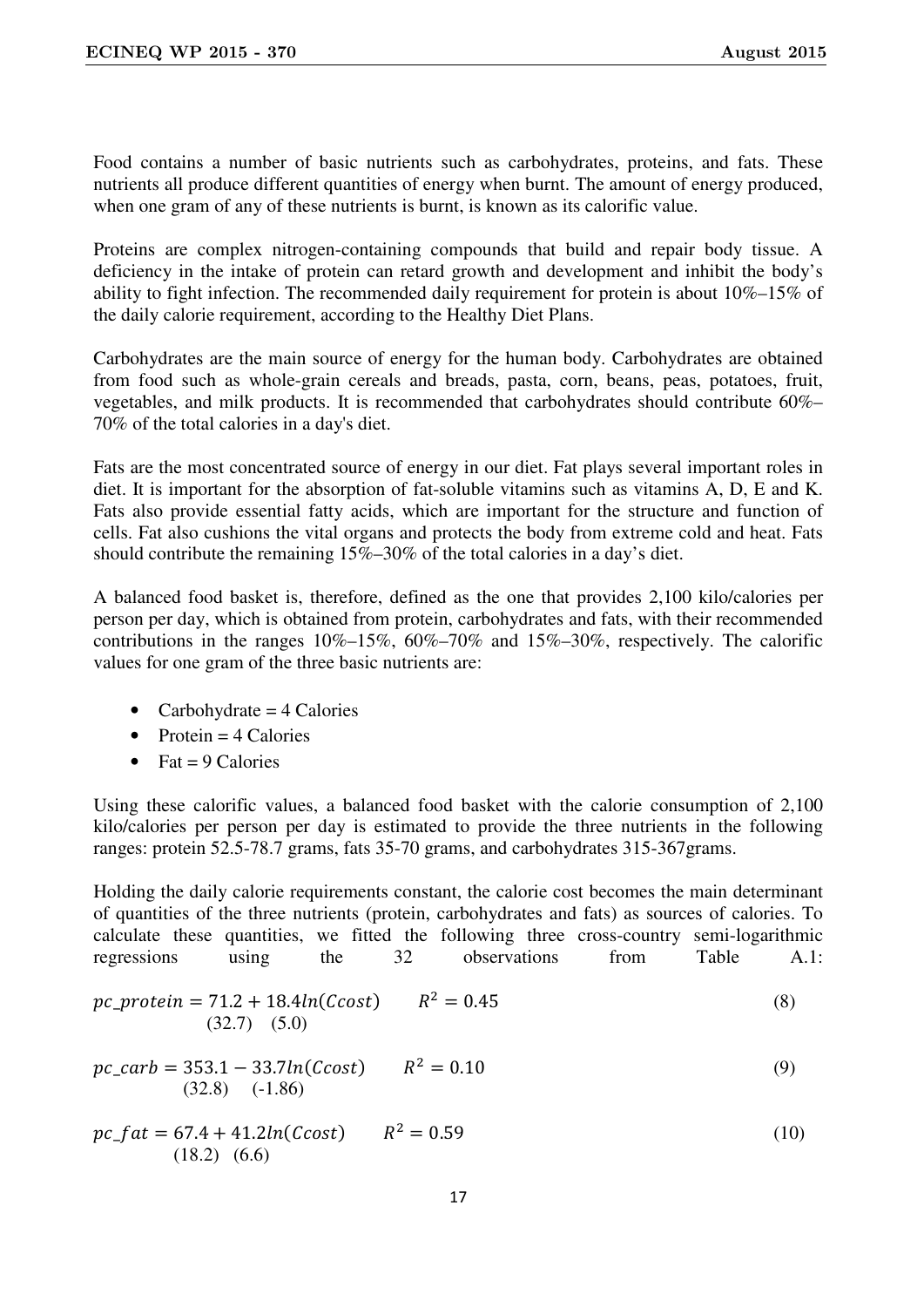where  $pc\_protein$  = per capita consumption of protein;  $pc\_carb$  = per capita consumption of carbohydrates; pc\_fat = per capita consumption of fats; and  $C\text{cost}$  = calorie cost per 1,000 kilo/calories in the 2005 PPP. Equation (9) shows that the *t*-value for the coefficient of *ln*(*Ccost*) is 1.86, which is not statistically significant at the 5% level of significance. This indicates that an increase in calorie cost has insignificant impact on the consumption of carbohydrates.

The estimated calorie cost of the food basket is \$0.49 in the 2005 PPP, which upon substituting in (8), (9) and (10) gives the estimates for per capita quantities of protein, carbohydrates and fat, respectively. Thus, our proposed per capita food basket, costing \$1.03 in the 2005 PPP, provides the following nutrients:

- Dietary energy  $= 2,100$  kilo/calories per person per day
- Protein = 58 grams per person per day
- Carbohydrates = 377 grams per person per day
- Fats  $=$  38 grams per person per day

The quantities of the three nutrients lie in the ranges of nutrient requirements for a healthy person—except carbohydrates, which is slightly higher by 9 grams. This food basket provides the required nutrients for a healthy person and, therefore, can be regarded as a balanced diet of an average person. A household will be identified as food insecure if its entitlement measured by per capita expenditure is less than the cost of basket estimated to be \$1.03 in the 2005 PPP.

As noted earlier, FAO's (1996) recommended calorie requirements are about 300 calories less than the average calorie requirements for a healthy person. Following this recommendation, the food basket should only provide 1,800 kilo/calories per person per day and the calorie cost calculated from (6) will be \$0.25 in the 2005 PPP per 1,000 kilo/calories. Substituting this value of calorie cost in (8), (9) and (10) provides the nutritional value of the basket as follows:

- Dietary energy = 1,800 kilo/calories per person per day
- Protein  $= 46$  grams per person per day
- Carbohydrates  $= 400$  grams per person per day
- Fats  $= 10.2$  grams per person per day

Except in carbohydrates, this food basket is deficient in both protein and fats, with their values lying outside the range of nutrient requirements for a healthy person. Even if the human body can adapt to low dietary energy intake, households may consume excessive carbohydrates and experience severe deficiency in both protein and fats. In this case, households will not meet their nutritional needs and consequently suffer chronic malnutrition. Therefore, adopting a lower threshold, based on FAO's minimum dietary energy requirement, will not provide a balance diet.

# **12. Global Estimates of Food Insecurity**

FAO measures food insecurity in the dietary energy space by comparing energy intake with requirement. The method proposed in this paper builds upon the entitlement approach, which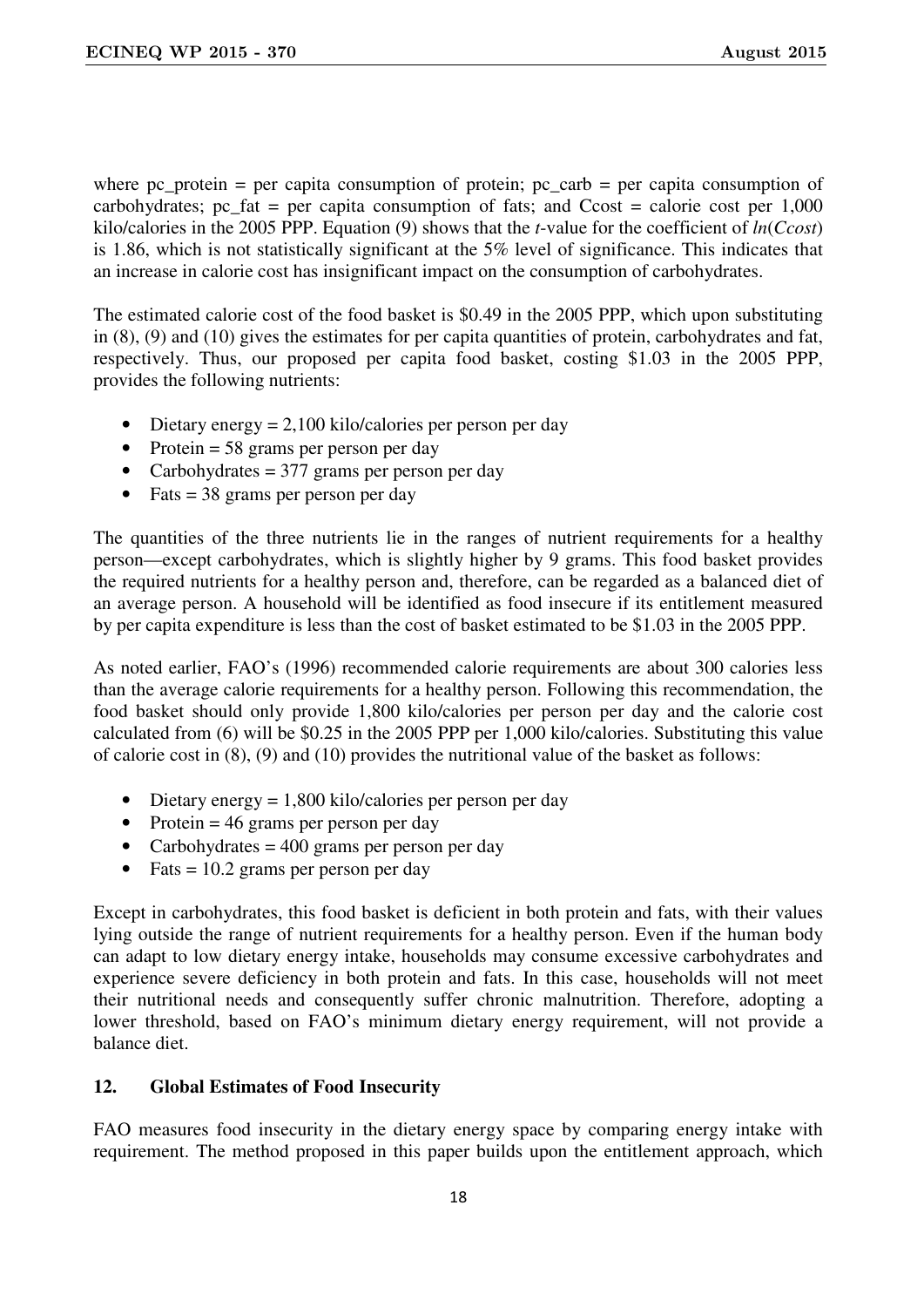compares per capita household expenditure with per capita food cost, and provides the nutrients required for good health. The per person cost of such a food basket has been estimated at \$1.03 per day in the 2005 PPP.

The international poverty line of \$1.25 per person per day in the 2005 PPP is widely used to measure extreme poverty in the world. The POVCAL program has been utilized to produce global estimates of food insecurity for 124 countries, covering 5.7 billion in the globe. In calculating the incidence of food insecurity, the poverty line is set at \$1.03 in the 2005 PPP.

The threshold for food insecurity was estimated by incorporating the cost of calorie intake, which has never been considered by earlier studies in this field. To this extent, this study factors in the demand side of the problem neglected in the past.

Any supply-side interruptions, whether natural or man-made, will automatically be reflected in food prices that affect calorie cost and consequentially food insecurity. Thus, the proposed method implicitly incorporates both supply and demand sides of food production/availability as important determinants of food insecurity.

Rich, industrialized countries have been excluded from the study because they are not expected to suffer from food deprivation. Table A.2 in the Appendix provides the estimates for individual countries by selecting individual countries in the POVCAL program for 2011. Aggregated estimates from individual countries are presented in Table 3 for six major regions in the world. These aggregated estimates are directly obtained from the POVCAL program. The aggregation is performed by the weighted average method, with weights proportional the countries' population.

Table 3 shows that the world has made impressive progress in reducing the overall food insecurity in just one decade, 2002–2011. The percentage of food insecure has reduced from 21.59% in 2002 to 10.98% in 2011. Similarly, the number of food insecure persons has fallen by 455.41 million. This reduction has occurred despite the serious food crisis in 2007-08 when food prices skyrocketed.

Meanwhile, Figure 1 shows that improvement in food security is broad-based. In East Asia alone, the number of people suffering from food insecurity decreased from 309.21 million to 76.64 million. The incidence of food insecurity is thus reduced to about 4%. One of plausible explanations for such an impressive reduction could be due to rapid economic growth as experienced by many East Asian countries such as China. The next section will explore the linkage between economic growth and hunger.

South Asia's performance in reducing food insecurity is equally commendable. The percentage of food insecure people declined from 28.88% in 2002 to 12.99% in 2011, lifting 198.64 million out of food insecurity.

In comparison, Sub-Sahara Africa suffers from extreme food insecurity, where 47.39% of the population in the region were found to be food insecure in 2002. This percentage declined to 37.37% in 2011. However, the population of the African region increased from 667.97 million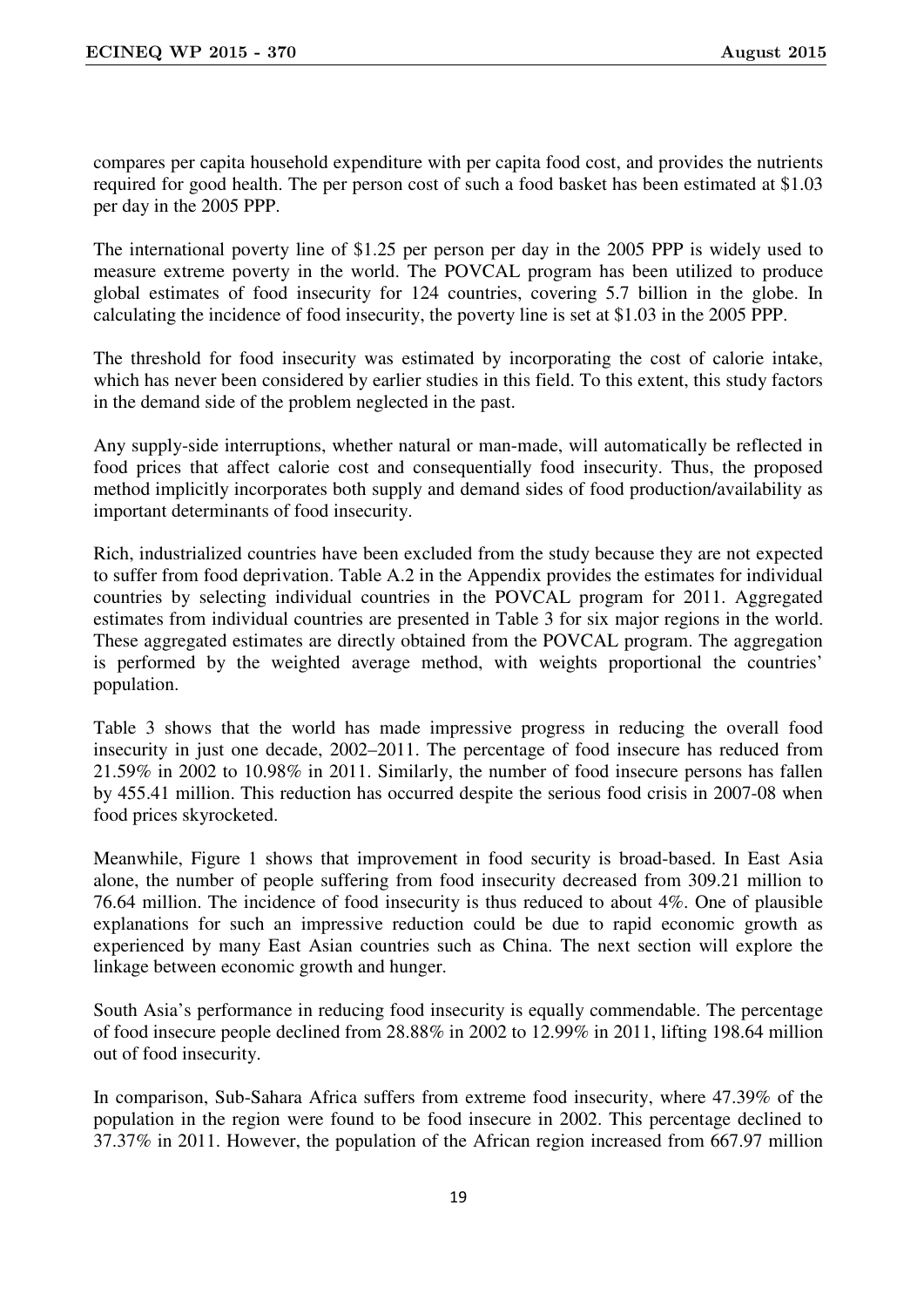in 2002 to 847.84 million in 2011, resulting in the increased number of food insecure people from 316.48 million in 2002 to 316.84 million in 2011. Consequently, there was a net increase in food insecure people by 0.36 million.

Food insecurity is not much of an issue in Europe and Central Asia and Middle East and Caribbean, where the percentage of food insecure people is less than 1%. In Latin America, the percentage of food insecure people is 3.58% in 2011. Therefore, the two regions for concern in terms of food insecurity are South Asia and Sub-Saharan Africa. In South Asia, as the number of food insecure people has been falling rapidly, it could take only a few more years to eliminate food insecurity in the region. However, given the current trend, food insecurity is likely to persist in Sub-Saharan Africa for many years.

Despite the impressive progress in ensuring food security, some 626 million around the globe were unable to meet their minimum food requirements in 2011. These people are more likely to suffer from chronic hunger. One of the United Nations' new agenda of Sustainable Development Goals is to end hunger and achieve food security and improved nutrition by 2030. To achieve this goal, 625 million should be made food-secure so that they escape from hunger. The next section will discuss whether this goal can be achieved.

Table A.2 provides the estimates of food insecurity for individual countries. Of 120 countries, 60 have less than 3% of their populations being food insecure. These countries can be regarded as having no serious issues on food insecurity. But there are many countries where food insecurity is severe. Rwanda, Liberia, Malawi, Zambia, Burundi, Congo Democratic Republic, and Madagascar have more than 50% of their populations suffering from food insecurity. The global development community needs to commit greater resources to address food insecurity in these countries.

China has been able to reduce food insecurity from 20% of its population in 2002 to 3.2% in 2011; consequently, 213 million have been lifted out of food insecurity. China's performance in reducing malnutrition of children is often compared with India's. It is generally perceived that India's performance in providing adequate amount of food to its population is poorer than China's. But the results presented in Table A.2 show that India has reduced the percentage of food insecure people from 28.78% in 2002 to 12.87% in 2011; As a result, almost 193 million have been lifted out of food insecurity. In addressing food insecurity, India's progress is not that much behind China's.

Severe malnutrition among children is widely prevalent in India, but this may not be only due to food deprivation. Other factors such as poor public hygiene, low rate of immunization and low access to basic health services may also influence malnutrition. As the recent issue of Economist (July 2015) points out, "one reason Indians are less well-nourished than Africans is that more Indians defecate outdoors so more contract diarrhea and other diseases that makes it harder for children specially, to absorb the nutrients they consume."

|      | Table 3: Percentage and number of food insecure persons in the world |        |
|------|----------------------------------------------------------------------|--------|
| 2002 | 2011                                                                 | Change |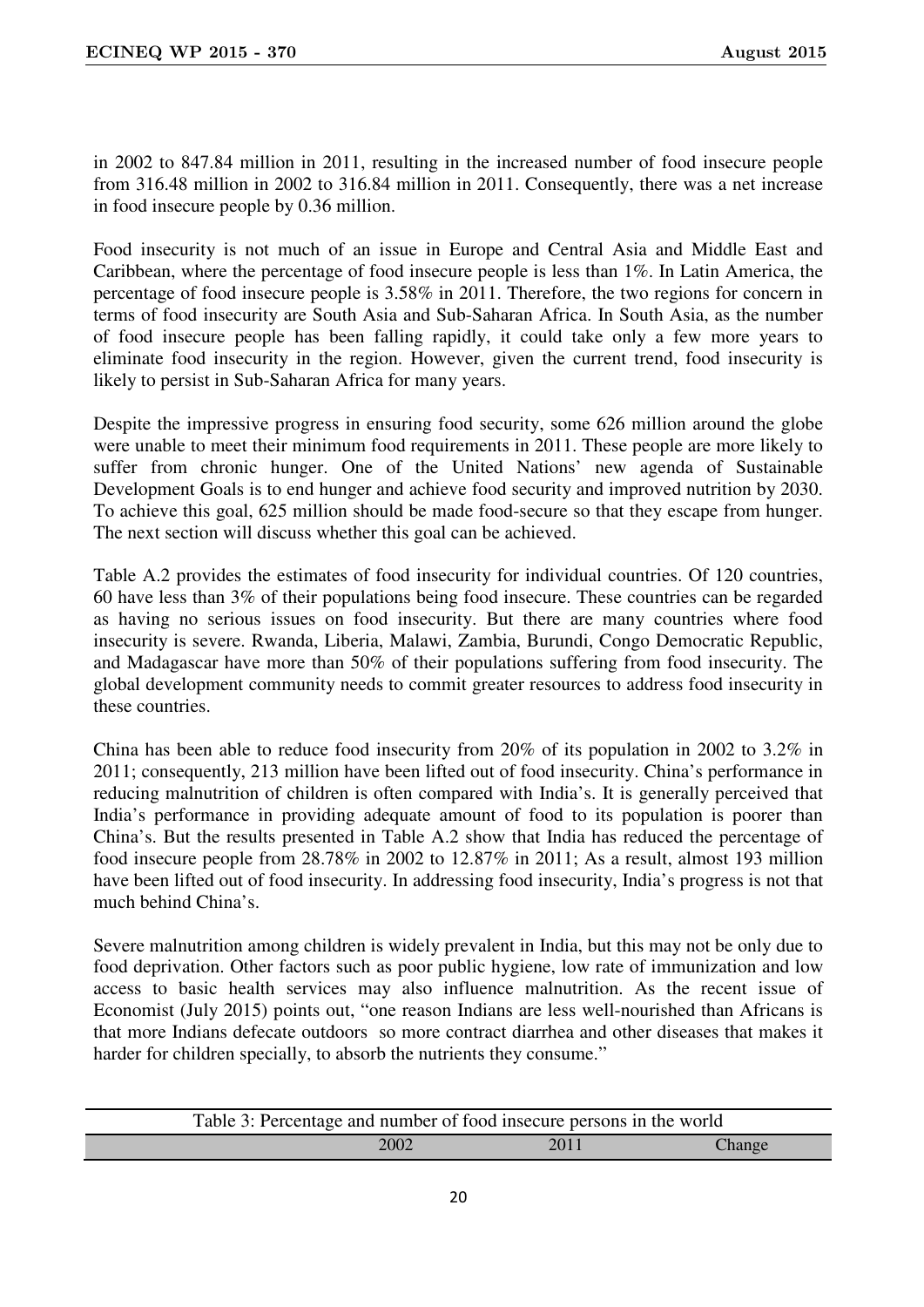| Region                       | Percentage | Number  | Percentage | Number | Percentage | Number    |
|------------------------------|------------|---------|------------|--------|------------|-----------|
| East Asia and Pacific        | 18.29      | 309.21  | 4.04       | 76.64  | $-14.25$   | $-232.57$ |
| Europe and Central Asia      | 1.16       | 5.09    | 0.29       | 1.27   | $-0.87$    | $-3.82$   |
| Latin America and Caribbean  | 7.57       | 39.65   | 3.58       | 20.95  | $-3.99$    | $-18.70$  |
| Middle East and North Africa | 1.59       | 4.40    | 0.73       | 2.36   | $-0.86$    | $-2.04$   |
| South Asia                   | 28.88      | 406.41  | 12.99      | 207.77 | $-15.89$   | $-198.64$ |
| Sub-Saharan Africa           | 47.39      | 316.48  | 37.37      | 316.84 | $-10.02$   | 0.36      |
| Total                        | 21.59      | 1081.24 | 10.98      | 625.83 | $-10.61$   | $-455.41$ |

Source: Authors' calculations based on POVCAL.





Source: Authors' calculations based on POVCAL.

# **13. Linkage between Economic Growth and Food Insecurity**

Growth generates additional goods and services enjoyed by the population. The total amount of goods and services produced within a year is measured through the gross domestic product (GDP), which is regarded as the most comprehensive measure of an economy's total output. Per capita GDP measures the total output that on average is available to each person. But the entitlement to the output produced varies from one person to another depending on the "patterns of growth".

The pattern of growth determines how much the impact of growth on poverty would be, how much inequality of income would change over time, or whether opportunities that people can avail to enhance their well-being are expanded. The level and pattern of growth can also influence food security in a country.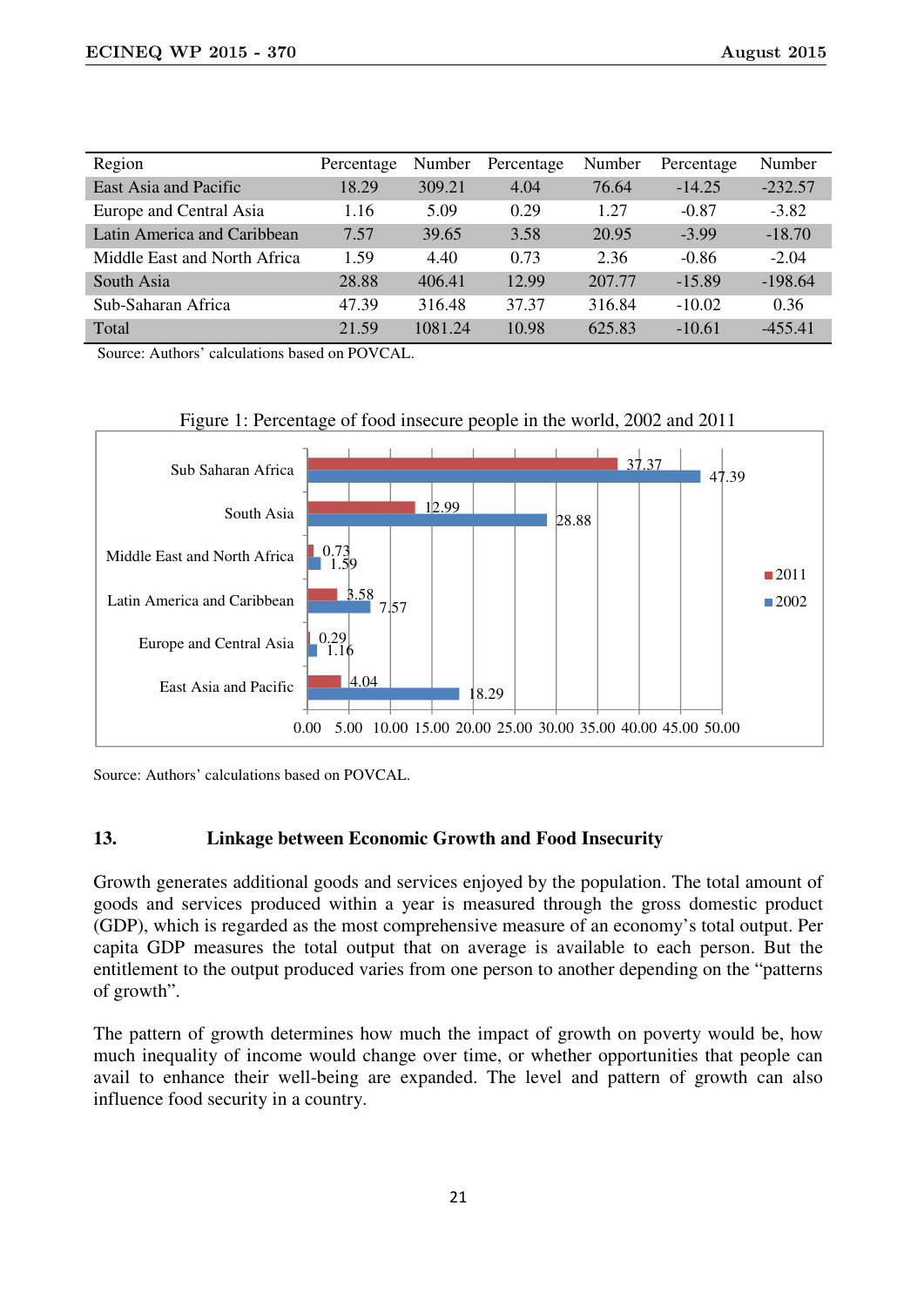<u>.</u>

Table 4 presents the annual growth rates of per capita GDP between 2002 and 2011 by different regions of the world. As expected, East Asia and Pacific is the fastest growing region where per capita real GDP increased at an annual rate of 7.41% in the given period. South Asia is the second fastest growing region with its annual growth rate in per capita real GDP of 5.3%. The annual growth rate of per capita real GDP for the developing world as a whole is estimated at 4.36%.

In linking growth to food insecurity, the relevant question is how effective growth would be to reduce food insecurity. One method to tackle this question could be through the idea of growthfood insecurity elasticity. This elasticity measures the growth effectiveness of reducing food insecurity (GERFI):

> $GERFI =$ ∆Food Insecurity ∆ln(Per Capita GDP)

which is the ratio of change in food insecurity to the growth rate of per capita GDP. For instance, for East Asia and Pacific, this elasticity is -0.19, which implies that a 1% growth in per capita GDP reduces the percentage of people suffering from food insecurity by 0.19 percentage points. By contrast, a 1% growth reduces food insecurity by -0.41 percentage points in Sub-Saharan Africa. The results suggest that growth is more effective in reducing food insecurity in Sub-Saharan Africa than in the other regions examined. A slower progress in reducing food insecurity in Sub-Saharan Africa is due to the fact that the region has the lower growth rate in per capita GDP.

We now pose a practical question as to how many years it will take to eliminate food insecurity in the world. In making such a projection, we need to make some assumptions: (i) the regions continue to have the same growth rate as in the past and (ii) the GERFI is constant. Our reference year is 2011. The calculations are illustrated for South Asia as an example.

The population of South Asia suffering from food insecurity in 2011 is 12.99%, which is projected to be reduced to 0%. The GERFI for the region is -0.30, which gives the total growth rate required to eliminate food insecurity to 0% equal to 43.33%. As shown in Table 4, the annual growth rate in per capita GDP for South Asia is 5.30%. Using the compound interest formula,  $\left(1 + \frac{5.3}{100}\right)$  $n = \left(1 + \frac{43.3}{100}\right)$ , and solving for *n* will yield the number of years equal to  $6.97^{12}$ 

In Sub-Sahara Africa, the population with food insecurity is 37.37%, which is extremely high as compared to other regions. More importantly, if it continues with the same growth rate of per capita GDP, it will take almost three decades to eliminate food insecurity.

| Table 4: Growth Effectiveness to Reducing Food Insecurity in the World, 2002-2011 |        |        |               |              |       |  |
|-----------------------------------------------------------------------------------|--------|--------|---------------|--------------|-------|--|
| <b>Region</b>                                                                     | Per    | Per    | Annual growth | <b>GERFI</b> | Years |  |
|                                                                                   | capita | capita | rate for      |              |       |  |

 $12$  The authors are grateful to Jacques Silber for suggesting the compound interest formula to be used to estimate the number of years for this study.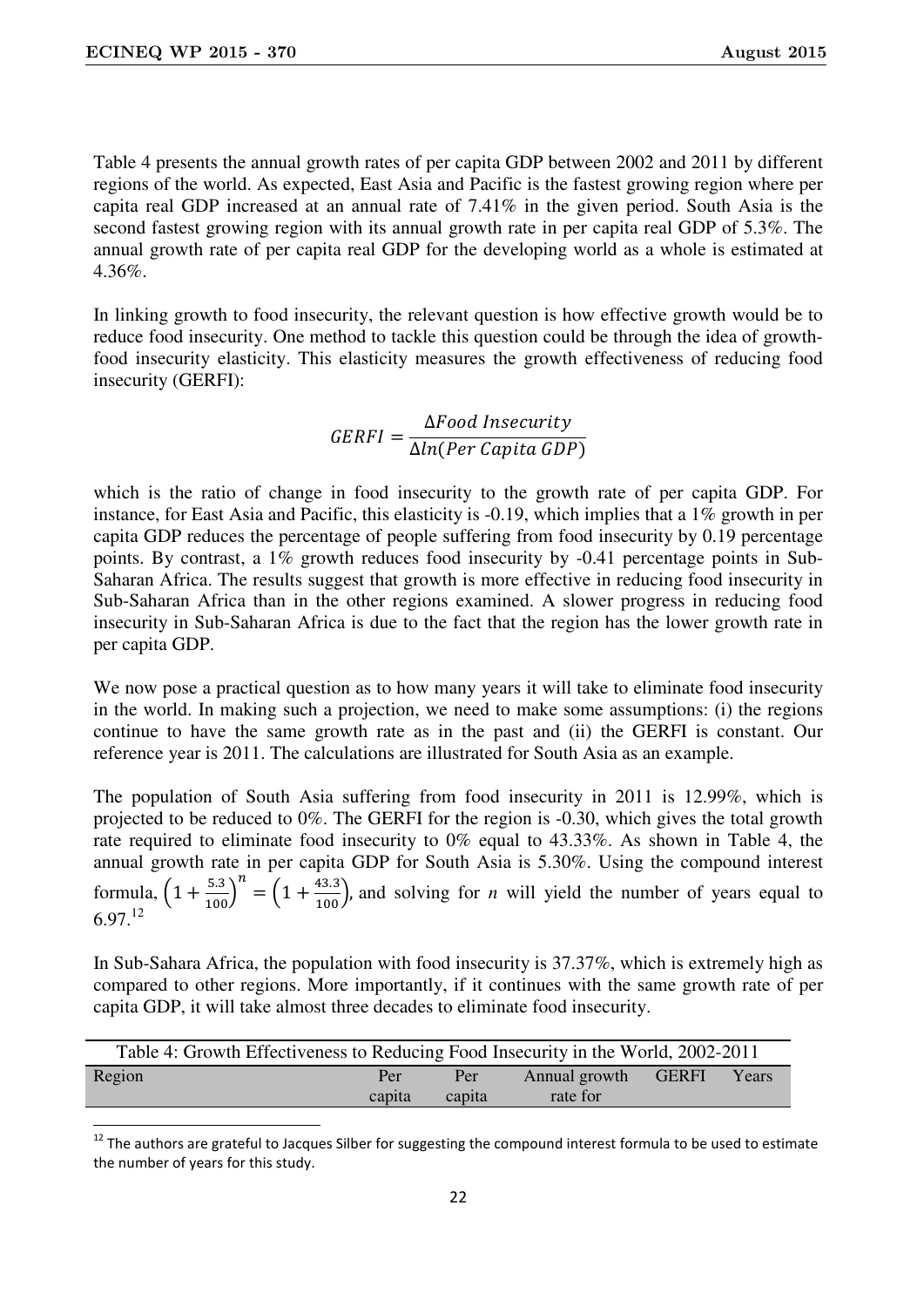|                              | GDP in<br>2002 | GDP in<br>2011 | 2002-2011 |         |       |
|------------------------------|----------------|----------------|-----------|---------|-------|
|                              |                |                |           |         |       |
| East Asia and Pacific        | 3.63           | 7.62           | 7.41      | $-0.19$ | 2.70  |
| Europe and Central Asia      | 12.28          | 18.24          | 3.96      | $-0.02$ | 3.49  |
| Latin America and Caribbean  | 12.61          | 16.03          | 2.40      | $-0.17$ | 8.06  |
| Middle East and North Africa | 5.04           | 6.59           | 2.68      | $-0.03$ | 8.24  |
| South Asia                   | 1.62           | 2.76           | 5.30      | $-0.30$ | 6.97  |
| Sub-Saharan Africa           | 2.21           | 2.83           | 2.45      | $-0.41$ | 26.77 |
| Total                        | 4.64           | 7.18           | 4.36      | $-0.24$ | 8.83  |

Note: GERFI = growth effectiveness of reducing food insecurity.

Source: Authors' calculations.

# **14. How Is Food Insecurity Related to Extreme Poverty?**

Extreme poverty is measured by the poverty line of \$1.25-a-day in the 2005 PPP. This poverty line was adopted to monitor the Millennium Development Goal of halving extreme poverty in 25 years between 1990 and 2015. An estimated 1.9 billion lived below \$1.25 in 1990-1992, which declined by 835.5 million to 1.065 billion in 2015.

FAO estimated that about 991 million suffered from hunger in 1990 and declined to 775 million in 2015, reducing by 216 million in 25 years. The decline in the number of hungry people by 216 million between 1990 and 2015 was only about a quarter of the estimated decline in the number of extreme poor at 835.5 million in 2015.

Lele (2015) in her recent blog "Measuring Poverty and Hunger can Raise More Questions than Answers" raised a pertinent question: why is there no link between hunger and poverty, as measured by FAO and the World Bank, respectively? To solve this puzzle, she suggested that the World Bank and FAO need to spend more resources than the two institutions currently deploy. Progress in hunger reduction seems underwhelming relative to the reported absolute levels and rates of decline in poverty. This puzzle can be understood given the following justification.

Poverty is measured in income or expenditure space. As economic growth increases people's incomes, there is bound to be a reduction in poverty because poor people also benefit from growth if not in the same proportion as the non-poor. FAO measures hunger in calorie intake space, which is compared with a fixed value of calorie requirement. With economic growth, as shown in this study, calorie intake increases very slowly even among the poor and may at some point remain the same. As such, when calorie requirement is fixed, it is expected that the reduction in hunger will be very slow. With prosperity, people tend to buy more quality food, which has high contents of protein and other micro-nutrients, and also opt for more fresh and hygienic food. FAO's measure of undernourishment is only based on calorie consumption, which fails to inform whether people are becoming nutritionally better or worse.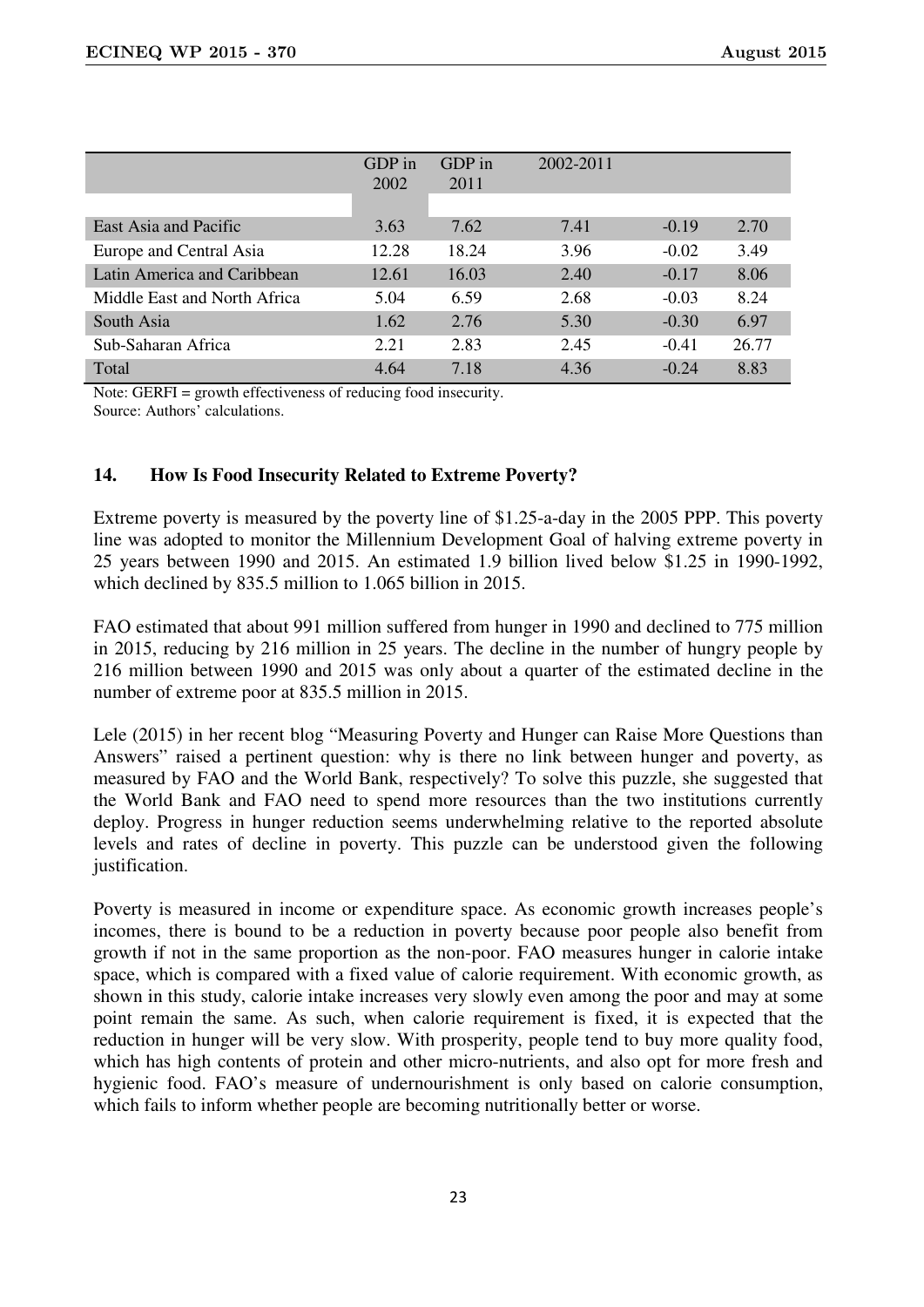Like poverty, food insecurity in this study is measured in the expenditure space. There is almost a one-to-one relationship between the two as is evident from the following cross-country regressions:

$$
ln(hfood2002) = -.87 + 1.13ln(hpoor2002) \quad R^2 = 0.96
$$
\n
$$
(.5.2) \quad (24.3)
$$
\n
$$
(11)
$$

 $ln(hfood2011) = -.71 + 1.05ln(hpoor2011)$   $R^2 = 0.98$  (12) (-11.7) (46.2)

where

*hfood2002* = % of population suffering food insecurity in 2002 *hfood2011 =* % of population suffering food insecurity in 2011 *hpoor2002* = % of population suffering extreme poverty in 2002 *hpoor2011* = % of population suffering extreme poverty in 2011

Food insecurity or hunger is extreme forms of poverty. They should be closely related. Equations (11) and (12) establish an almost one-to-one relationship between the two.

# **15. Concluding Remarks**

This paper has proposed a new methodology of measuring food insecurity. Households or individuals are considered to be food insecure if they have inadequate resources to buy food that sufficiently meets their nutritional needs.

This paper has calculated the per capita monetary cost of a food basket that provides a balanced diet with the following nutrients:

- Dietary energy  $= 2,100$  kilo/calories per person per day
- Protein = 58 grams per person per day
- Carbohydrates  $= 375$  grams per person per day
- Fats  $=$  37 grams per person per day

This paper has estimated that the above food basket costs \$1.03 in the 2005 PPP. To allow for comparison across countries, the per capita monetary cost of food is estimated in U.S. dollars based on the 2005 PPP.

In constructing such nutritious food basket, the paper first identified the energy requirement norms adopted at the international level. For the calorie norms, the reference person is assumed to be of median height and weight with a body mass index (BMI) of 21.5 for adult females and 22.5 for adult males. Moreover, on average, individuals within households are assumed to have moderate activity lifestyle that includes (i) physical activity equivalent to walking about 1.5-3 miles per day at 3-4 miles per hour, as well as light physical activity associated with typical day-to-day living. The estimated regression models showed that the calorie norm with moderate activity is around 2,100 kilo/calories per person per day.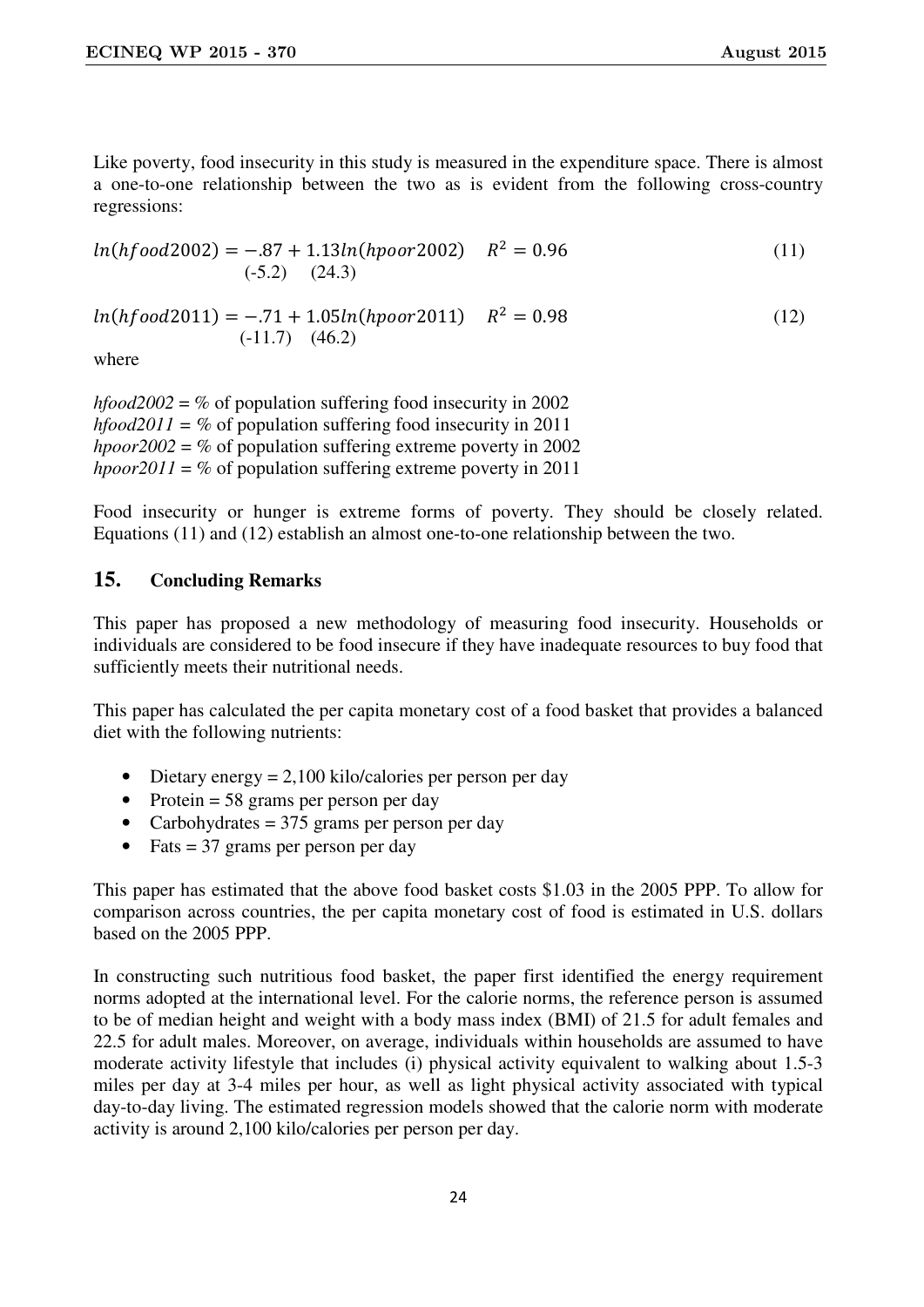Based on the U.S. Department of Agriculture, the average energy requirements for 67 developing countries is about 2,100 calories per person per day. A household is likely to avoid chronic hunger if it has access to food, which provides a minimum of 2,100 kilo/calories per person per day. While some household members will have caloric needs greater than 2,100 kilo/calories, others will have less; on average, the household will not suffer from hunger.

The food basket proposed by this study contains protein, fats and carbohydrates, the quantities of which lie in the ranges of nutrient requirements for a healthy person—except carbohydrates, which is marginally higher by 9 grams. Hence, this food basket provides a balanced diet of an average person as it contains the required nutrients for a healthy person. A household will be identified as food insecure if its entitlement, as measured by per capita expenditure, is less that the cost of basket estimated to be equal to \$1.03 in the 2005 PPP.

FAO's (1996) recommended calorie requirements are about 300 calories less than the average calorie requirements for a healthy person since the human body can adapt to lower dietary energy intake. Except in carbohydrates, this food basket that adheres to FAO's calorie requirements is found to be deficient in protein and fats requirements for a healthy person. The household will consume excessive carbohydrates but may suffer from severe deficiency in both protein and fats. The household will not meet its nutritional needs and consequently suffer chronic malnutrition. Thus, adopting a lower cutoff based on FAO's minimum dietary energy requirement will not provide a balanced diet.

This paper has found significant progress in combating global food insecurity during 2002- 2011. In just one decade, the percentage of food insecure people was notably slashed from 21.59% in 2002 to 10.98% in 2011. The number of food insecure persons decreased by more than 455 million between 2002 and 2011 despite the serious food crisis in 2007-08.

In East Asia alone, the number of food insecure people decreased from 309.21 million to 76.64 million. China's impressive economic growth in per capita GDP largely accounts for this reduction. Similarly, South Asia's performance in reducing food insecurity is commendable with the percentage of food insecure people decreasing from 28.88% in 2002 to 12.99% in 2011, lifting 198.64 million people out of food insecurity. Given such a rapid reduction in the number of food insecure people in South Asia, it will only be a matter of few years before food insecurity is eliminated in the region.

Food insecurity is also not much of an issue in Europe and Central Asia and Middle East and Caribbean, where the percentage of food insecure people is less than 1%. In Latin America, the percentage of food insecure people is 3.58% in 2011.

In contrast, extreme food insecurity is prevalent in Sub-Sahara Africa, where 47.39% people were food insecure in 2002 and declined to 37.37% in 2011. However, the region's total population increased from 667.97 million 2002 to 847.84 million in 2011. Consequently, the number of food insecure people in the region increased from 316.48 million in 2002 to 316.84 million in 2011, resulting in a net increase in the number of food insecure people by 0.36 million. With little or no sign of decline in the number of food insecure people, food insecurity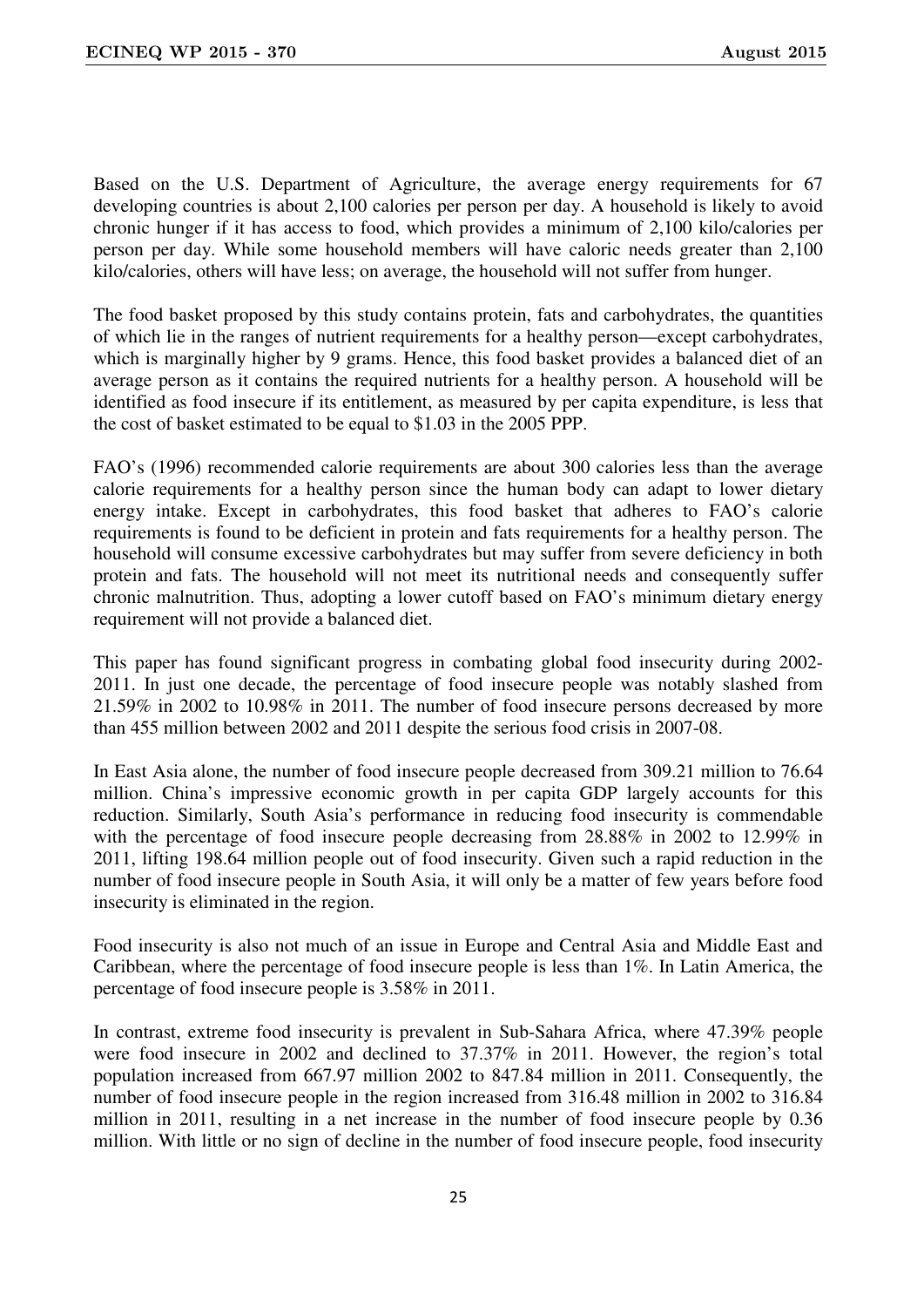will remain as a concern in Sub-Saharan Africa for a long time. Given the same growth rate of per capita GDP, it will take almost three decades to eliminate food insecurity in the region.

Based on FAO's estimates, about 991 million suffered from hunger in 1990 and declined to 775 million in 2015. Hence, only 216 million people were lifted out of hunger in 25 years. The decline in the number of hungry people by 216 million between 1990 and 2015 was only about a quarter of the estimated decline in the number of extreme poor at 835.5 million in 2015.

How is food insecurity associated with poverty? Poverty is measured in terms of income or expenditure. Economic growth increases people's incomes and thereby reduces poverty because poor people also benefit from growth if not in the same proportion as the non-poor. FAO measures hunger in calorie intake, which is compared with a fixed value of calorie requirement. Calorie intake increases very slowly with growth even among the poor. At some point, it may remain the same so when calorie requirement is fixed, it is expected that the reduction in hunger will be very slow. As people become more prosperous, they are likely to buy more quality food, which has high contents of protein and other micro-nutrients, as well as more fresh and hygienic food. FAO's measure of undernourishment is only based on calorie consumption, which does not inform whether people are becoming nutritionally better or worse.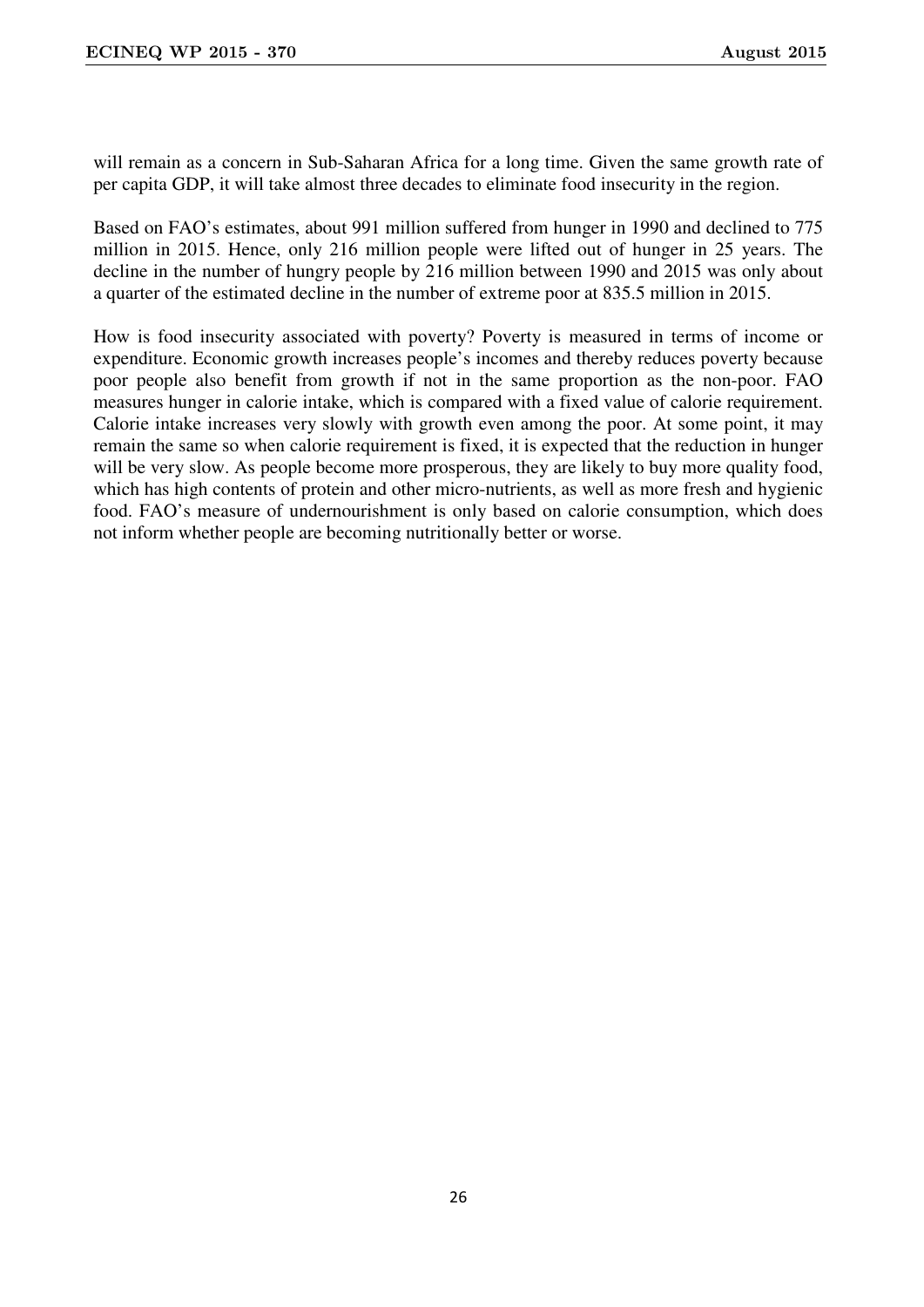## **REFERENCES**

Aitchison, J. and J. Brown (1957). *The Lognormal Distribution*. Cambridge: Cambridge University Press.

Alderman, H. (1993). New Research on Poverty and Malnutrition: What Are the Implications for Policy? In M. Lipton and J. van der Gaag (eds.) *Including the Poor*. Washington, D. C.: World Bank Regional and Sectoral Studies.

Azzaline, A. (1985). A Class of Distributions which Include the Normal Ones. *Scandinavian Journal of Statistics,* Vol. 12, pp. 171-178.

Dandekar, V. (1982). On Measurement of Undernutrition. *Economic and Political Weekly,* 15 (6), pp. 203-212.

Dandekar, V. and Rath, N. (1971). *Poverty in India*. Poona, Indian School of Political Economy.

Deaton, A. (1997). *The Analysis of Household Surveys: A Microeconometric Approach to Development Policy*. Baltimore: Johns Hopkins University Press.

De Weerdt, J., K. Beegle, J. Friedman, and J. Gibson (2014). The Challenge of Measuring Hunger. Policy Research Working Paper Series 6736. Washington D. C.: The World Bank.

Economist (2015). Nutrition in India of Secrecy and Stunting. July  $4<sup>th</sup>$  Edition.

Food and Agriculture Organization (1977). *The Fourth World Food Survey*. Rome: FAO.

Food and Agriculture Organization (1996). *Rome Declaration on World Food Security and World Food Summit Plan of Action*. World Food Summit 13–17 November 1996. Rome: FAO.

Food and Agriculture Organization (2009). Declaration of World Summit on Food Security. Rome: FAO.

Food and Agriculture Organization (2013). The State of Food Insecurity in the World: Multiple Dimensions of Food Security. Rome: FAO.

Food and Agriculture Organization (2015). The State of Food Insecurity in the World. Rome: FAO.

Food and Agriculture Organization, World Health Organization, and United Nations University (1985). Protein and Energy Requirements. Rome: FAO.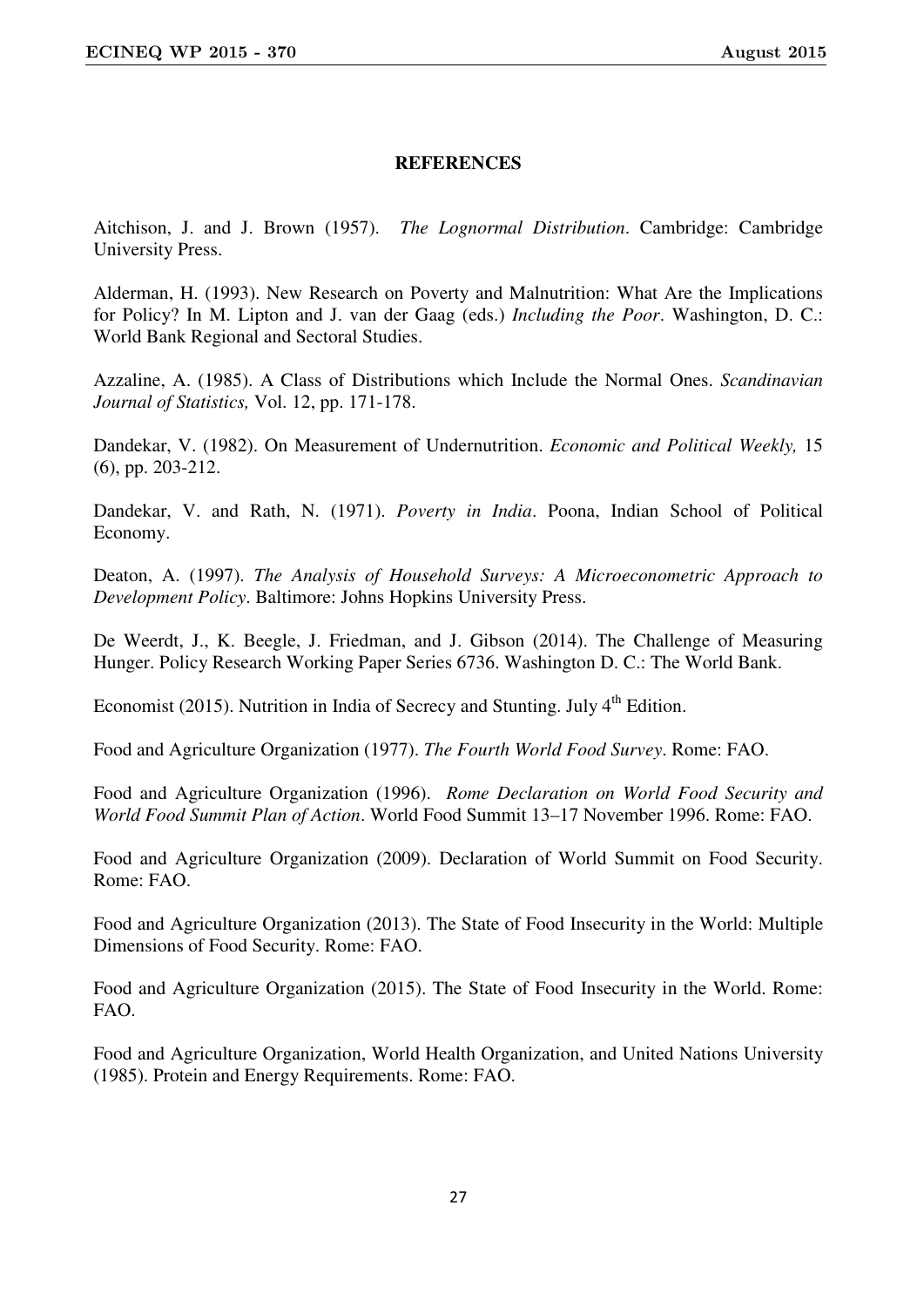Food and Agriculture Organization, World Health Organization, and United Nations University (2004). Human Energy requirements: Report of a joint FAO, WHO and UNU Expert Consultation Rome 17-24 October 2001. Accessed at http://www.fao.org/3/a-y5686e.pdf

Gopalan, C. (1992). Undernutrition: Measurement and Implication in Osmani, S.R (1992), Nutrition and Poverty (ed.), Clarendon Press: Oxford.

Iyenger, N. (1960). On a Method of Computing Engel Elasticity from Concentration Curves. *Economterica*, Vol. 28, pp. 882-91.

Kakwani, N. (1989). On Measuring Undernutrition. *Oxford Economic Papers*, Vol. 41, pp. 528- 552.

Kakwani, N. (1992). Measuring Undernutrition with Variable Calorie Requirements, in Osmani (edited), Nutrition and Poverty, Clarendon Press: Oxford.

Kakwani, N. (2010). A New Model for Constructing Poverty Lines. Discussion Paper Series 2010-06. Manila: Philippine Institute for Development Studies.

Lipton, M. (1983). Poverty, Undernutrition and Hunger. World Bank Staff Working Paper No 597 Washington D.C.: World Bank.

Lele U. (2015). Measuring Poverty and Hunger Can Raise More Questions than Answers, Future Development Economics to End Poverty, www.brookings.edu/blogs on 15 June 2015.

Naiken L. (1998). *On Certain Statistical Issues Arising from the Use of Energy Requirements in Estimating the Prevalence of Energy Inadequacy* (*Undernutrition*). Journal of the Indian Society of Agricultural Statistics, Vol. 2 (2.3), pp. 113-128.

Naiken L. (2002). *FAO Methodology for Estimating the Prevalence of Undernourishment.* Keynote paper presented at the International Scientific Symposium on Measurement of Food Deprivation and Undernutition, Rome.

Ojha, P. (1970). A Configuration of Indian Poverty: Inequality and Levels of Living. *Reserve Bank of India Bulletin*, 24 (1), pp. 16-27.

Osmani, S. (1992a). *Nutrition and Poverty*, Oxford: Clarendon Press.

Osmani, S. (1992b). On Some Controversies in the Measurement of Undernutrition. In Osmani, S.R. *Nutrition and Poverty* (eds.), Oxford: Clarendon Press.

Payne, P. (1985). Nutritional Adoptation in Man: Social Adjustment and Their Nutritional Implications. In Blaxter and Waterlow (eds.) *Nutritional Adoptation In Man,* London: John Libbey.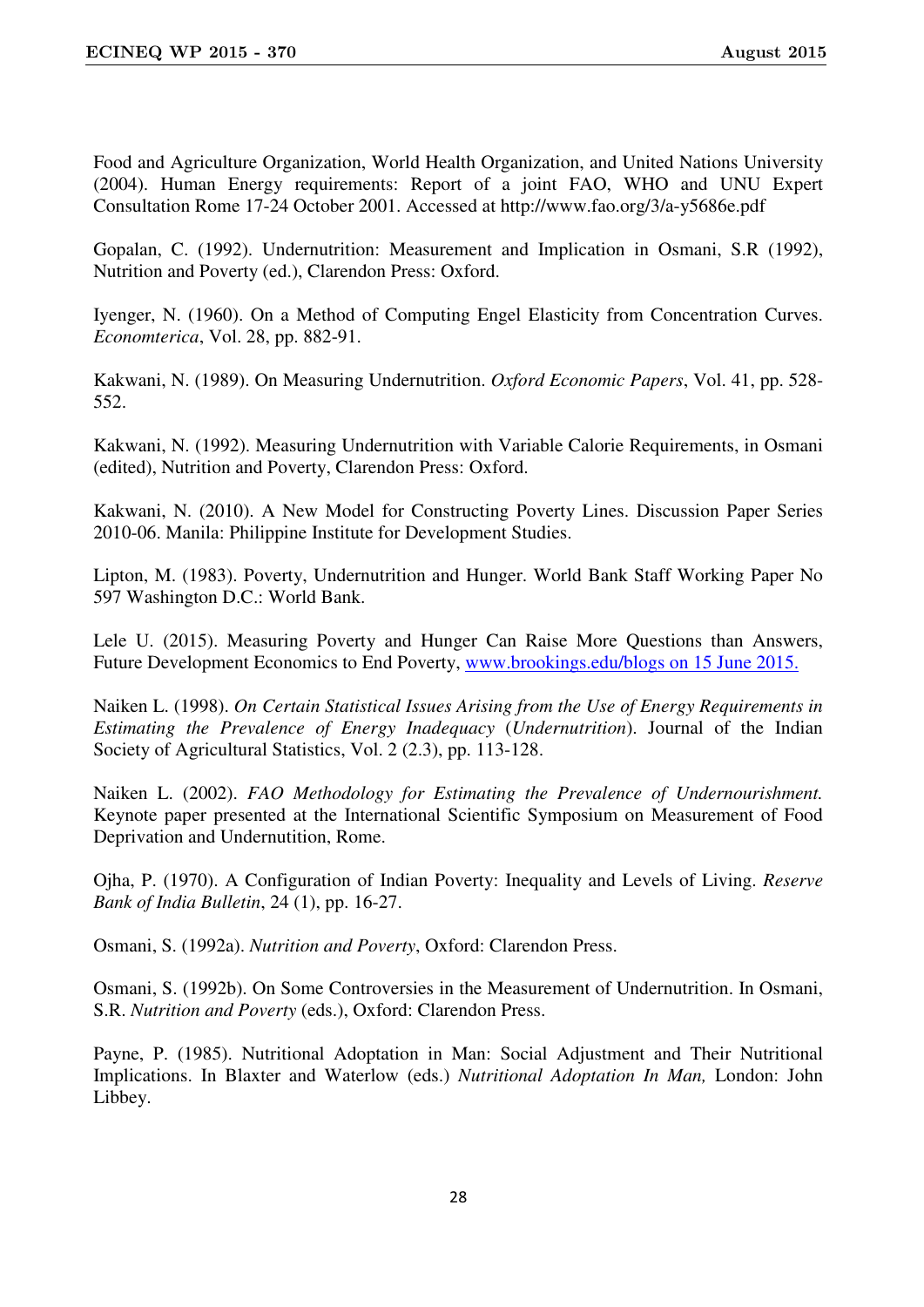Payne, P. (1992). Assessing Under nutrition: The Need for a Reconceptualization. In Osmani, S.R *Nutrition and Poverty* (eds.), Oxford: Clarendon Press.

Reutilinger, S. and M. Selowsky (1976). *Malnutrition and Poverty: Magnitude and Policy Options*. Baltimore: Johns Hopkins University Press.

Rowntree, B. (1901). *Poverty: A Study of Town Life*. London: Macmillan.

Seckler, D. (1982). Small but Healthy: A basic hypothesis in Theory and Measurement Policy in Malnutrition*.* In P.V. Sukhatme (eds.) *Newer Concepts in nutrition and their implications for policy*. India: Maharashtra Association for the Cultivation of Science Research Institute.

Seckler, D. (1984). Malnutrition: An Intellectual Odyssey. In K.T. Achaya(eds.), *Interfaces between Agriculture, Nutrition and Food Science*. Tokyo: United Nations University.

Sen, A. (1981). *Poverty and Famines: An Essay on Entitlement and Deprivation*. New York: Oxford University Press.

Sen, A. (1989). Food and Freedom. *World Development*, Vol. 17(6), pp. 769-781.

Srinivasan, T. (1981). Malnutrition: Some Measurement and Policy Issues. *Journal of Development Economics*, Vol. 8, pp. 3-19.

Srinivasan, T. (1992). Undernutrition: Concepts, Measurement and Policy Implications in Osmani, S.R. (1992), Nutrition and Poverty (ed.), Clarendon Press: Oxford.

Sukhatme, P. (1961). The World's Hunger and Future Needs in Food Supplies. *Journal of the Royal Statistical Society*, Vol. 124, pp. 463-525.

Sukhatme, P. (1977). Incidence of Undernutrition. *India Journal of Agricultural Economics*. Vol. 32 (3), pp. 1-7.

Sukhatme, P. (1981). *Relationship between Malnutrition and Poverty*. Delhi: Indian Association of Social Science Institutions.

Sukhatme, P. (1982). Measurement of Undernutrition. *Economic and Political Weekly*. 17(50), pp. 2000-2016.

Sukhateme, P. and S. Margen (1992). Autoregulatory and homeostatic Nature of Energy Balance. *American Journal of Clinical Nutrition*. Vol. 35, pp. 355-365.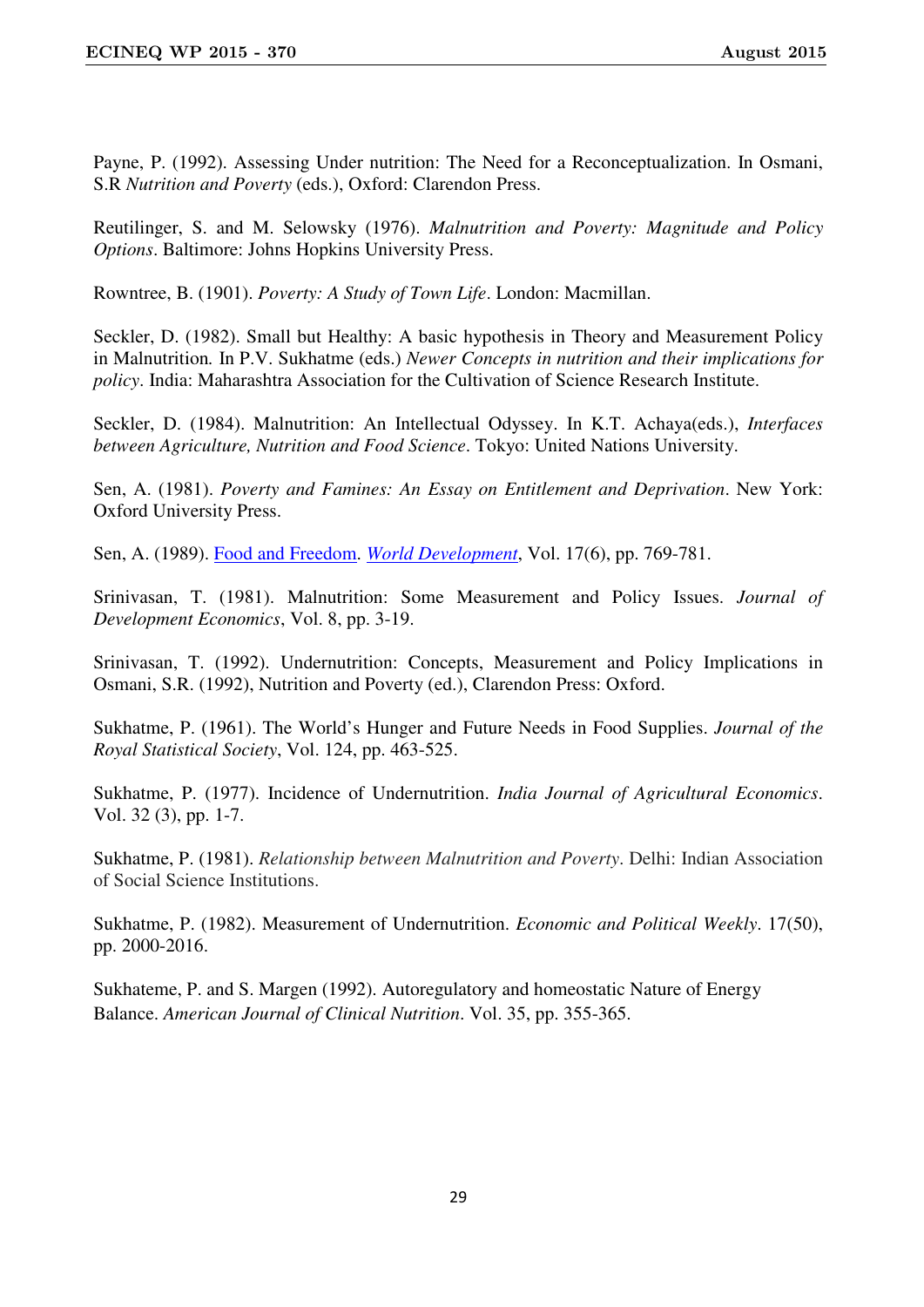#### Table A.1: FAO data on food and nutrition consumption Country Survey year Per capita expenditure Per capita food Per capita kilo calorie Per capita protein Per capita fats Per capita carbohydrates Azerbaijan 2006 6.04 3.13 2856 78.31 76.1 448.62 Bangladesh 2000-01 1.61 0.83 2195 56.52 29.98 411.04 2005 1.88 0.91 2119 49.61 26.43 417.26 Bolivia 2003-04 4.99 1.81 1866 63.54 38.85 305.11 Cambodia 2004 1.60 1.14 2014 55.09 29.33 370.41 2009 2.25 1.59 2055 63.12 36.65 352.75 Chad 2009 2.05 1.44 2461 82.11 52.25 393.75 Côte d'Ivoire 2002 3.66 1.11 2105 63.69 46.74 343.89 Guatemala 2006 5.93 2.17 2290 65.02 50.12 379.11 Haiti 1999- 2000 2.68 1.54 2324 57.5 61.76 384.96 Hungary 2004 11.57 2.96 2450 79.91 107.5 280.79 Kenya 2005-06 2.84 1.30 1799 52.4 41.94 301.02 Lao PDR 2008 2.82 1.55 2571 69.09 24.98 502.75 Lithuania 2002 9.41 4.38 2811 86.5 123.74 319.43 Malawi 2004-05 1.57 1.03 2237 74.32 47.51 375.7 Mali 2001 1.76 1.15 2276 63.49 44.73 396.68 Mexico 2004 10.68 2.89 2170 78.51 68.78 290.68 Moldova 2006 5.90 3.21 2690 92.62 90.08 364.37 Mozambique 2002-03 1.15 0.63 1955 51.6 41.83 341.26 Nepal 1995-96 1.28 0.77 2231 50.51 25.06 434.63 Niger 2007-08 2.17 0.68 1938 56.73 33.99 336.82 Pakistan 2005-06 1.93 1.05 1949 59.67 51.49 298.67 Panama 2008 11.24 3.38 2371 83.66 78.51 314.92 Papua New Guinea 1996 4.00 1.93 2003 47.61 43.54 334.42 Paraguay 1997-98 8.14 3.18 2837 84.06 94.09 388.31 Philippines 2003 3.38 1.57 1900 53.17 33.56 346.27 Sri Lanka 1999-2000 2.85 1.38 2182 56.42 47.29 372.32

#### **APPENDIX**

Source: FAO and Authors' calculations.

2005-06 1.97 0.84 2006 47.48 25.15 365.78

Sudan 2009 2.78 1.70 2238 69.37 54.32 343.77 Tajikistan 2007 5.70 3.63 2617 69.55 71.93 408.85 Togo 2006 1.66 1.06 2159 66.41 37.65 385.94 Uganda 2002-03 1.84 0.84 2159 50.08 28.77 394.05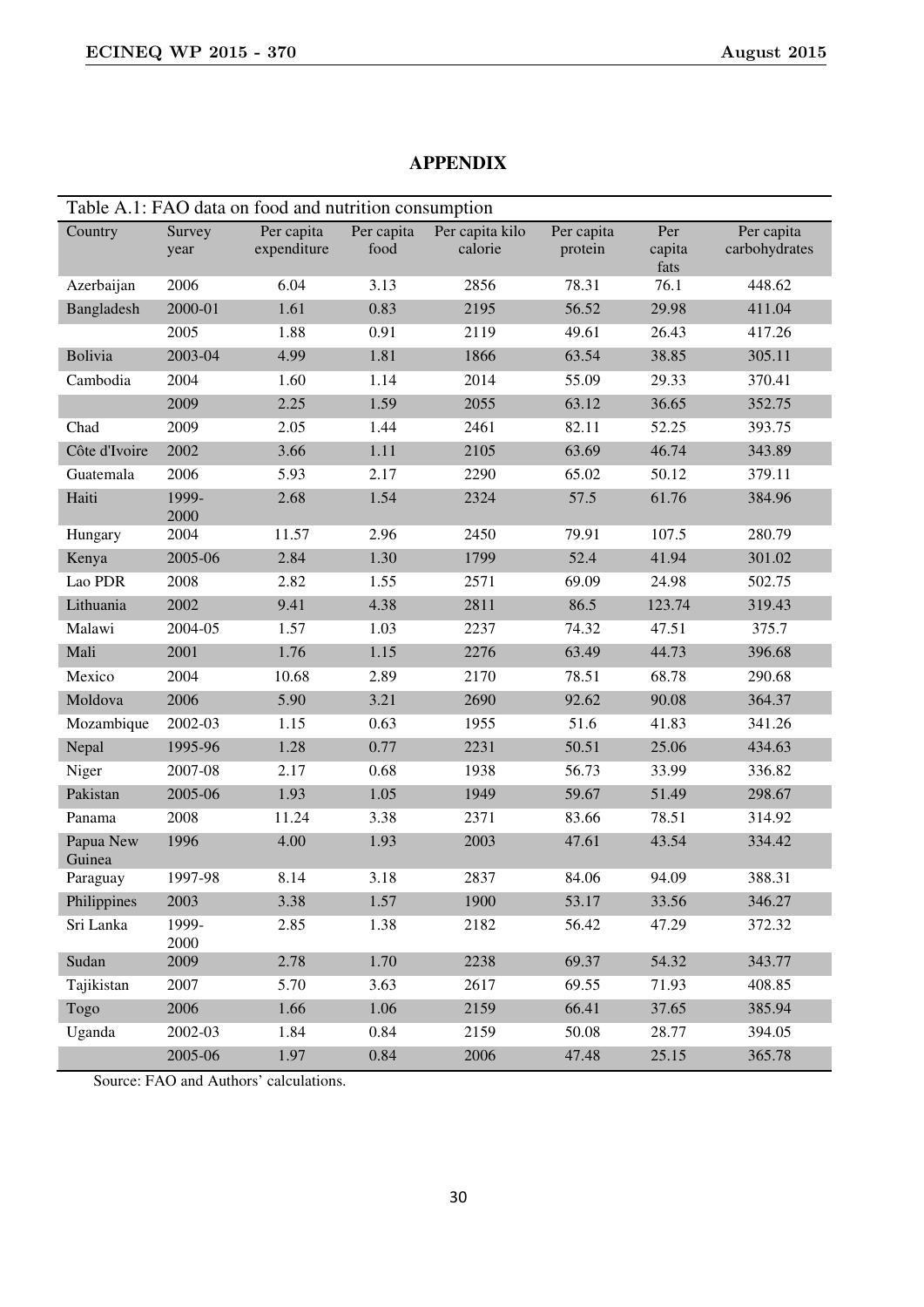| Countries         | 2002             |          | 2011             |          | Change     |           |
|-------------------|------------------|----------|------------------|----------|------------|-----------|
|                   | Percentage       | Number   | Percentage       | Number   | Percentage | Number    |
| Cambodia          | 24.15            | 3.07     | 3.23             | 0.47     | $-20.92$   | $-2.60$   |
| China             | 20               | 256.08   | 3.2              | 43.01    | $-16.80$   | $-213.07$ |
| Fiji              | 22.68            | 0.19     | 1.37             | 0.01     | $-21.31$   | $-0.18$   |
| Indonesia         | 15.72            | 33.80    | 7.96             | 19.41    | $-7.76$    | $-14.39$  |
| Lao PDR           | 27.34            | 1.52     | 19.64            | 1.28     | $-7.70$    | $-0.24$   |
| Malaysia          | 0.26             | 0.06     | $\boldsymbol{0}$ | 0.00     | $-0.26$    | $-0.06$   |
| Papua New Guinea  | 18.51            | 1.05     | 2.84             | 0.20     | $-15.67$   | $-0.85$   |
| Philippines       | 15.86            | 12.84    | 10.81            | 10.27    | $-5.05$    | $-2.57$   |
| Thailand          | 0.61             | 0.39     | 0.07             | 0.05     | $-0.54$    | $-0.34$   |
| Timor-Leste       | 23.69            | 0.21     | 19.84            | 0.23     | $-3.85$    | 0.02      |
| Vietnam           | 28.05            | 22.31    | 1.94             | 1.70     | $-26.11$   | $-20.61$  |
| Albania           | 0.22             | 0.01     | 0.12             | 0.00     | $-0.10$    | $-0.01$   |
| Armenia           | 7.19             | 0.22     | 0.81             | 0.02     | $-6.38$    | $-0.20$   |
| Azerbaijan        | $\boldsymbol{0}$ | 0.00     | 0.18             | 0.00     | 0.18       | 0.00      |
| <b>Belarus</b>    | 0.26             | 0.03     | $\boldsymbol{0}$ | 0.00     | $-0.26$    | $-0.03$   |
| Bosnia            | 0.23             | 0.01     | 0.01             | 0.00     | $-0.22$    | $-0.01$   |
| Bulgaria          | 0.6              | 0.05     | 1.71             | 0.04     | 1.11       | $-0.01$   |
| Croatia           | 0.02             | 0.00     | $\boldsymbol{0}$ | 0.00     | $-0.02$    | 0.00      |
| Czech Rep.        | 0.04             | 0.00     | 0.03             | 0.00     | $-0.01$    | 0.00      |
| Estonia           | 0.38             | 0.01     | 0.9              | 0.01     | 0.52       | 0.00      |
| Georgia           | 9.59             | 0.42     | 11.43            | 0.43     | 1.84       | 0.01      |
| Hungary           | $\boldsymbol{0}$ | 0.00     | 0.04             | 0.00     | 0.04       | 0.00      |
| Kazakhstan        | 1.54             | 0.23     | 0.02             | 0.00     | $-1.52$    | $-0.23$   |
| Kyrgyz Rep.       | 18.11            | 0.90     | 2.71             | 0.15     | $-15.40$   | $-0.75$   |
| Latvia            | 0.3              | 0.01     | 0.91             | 0.01     | 0.61       | 0.00      |
| Lithuania         | 0.06             | 0.00     | 0.74             | 0.00     | 0.68       | 0.00      |
| Moldova           | 7.84             | 0.28     | 0.06             | 0.00     | $-7.78$    | $-0.28$   |
| Montenegro        | 0.25             | $0.00\,$ | 0.21             | $0.00\,$ | $-0.04$    | $0.00\,$  |
| Poland            | 0.01             | 0.00     | $\overline{0}$   | 0.00     | $-0.01$    | 0.00      |
| Romania           | 1.21             | 0.26     | $\boldsymbol{0}$ | 0.00     | $-1.21$    | $-0.26$   |
| Russia            | 0.25             | 0.36     | 0.01             | 0.01     | $-0.24$    | $-0.35$   |
| Serbia            | 0.19             | 0.01     | $\boldsymbol{0}$ | 0.00     | $-0.19$    | $-0.01$   |
| Slovak            | 0.14             | 0.01     | 0.3              | 0.02     | 0.16       | 0.01      |
| Slovenia          | 0.04             | 0.00     | $\boldsymbol{0}$ | $0.00\,$ | $-0.04$    | $0.00\,$  |
| Tajikistan        | 24.32            | 1.56     | 2.84             | 0.22     | $-21.48$   | $-1.34$   |
| Turkey            | 0.05             | 0.03     | $\boldsymbol{0}$ | $0.00\,$ | $-0.05$    | $-0.03$   |
| Turkmenistan      | 12.96            | 0.60     | 2.38             | 0.12     | $-10.58$   | $-0.48$   |
| Ukraine           | 0.19             | 0.09     | $\overline{0}$   | 0.00     | $-0.19$    | $-0.09$   |
| Argentina - Urban | 9.35             | 3.52     | 1.16             | 0.47     | $-8.19$    | $-3.05$   |
| <b>Belize</b>     | 8.06             | 0.02     | 8.25             | 0.03     | 0.19       | 0.01      |

Table A.2: Percentage and number of food insecure persons for 124 countries, 2002 and 2011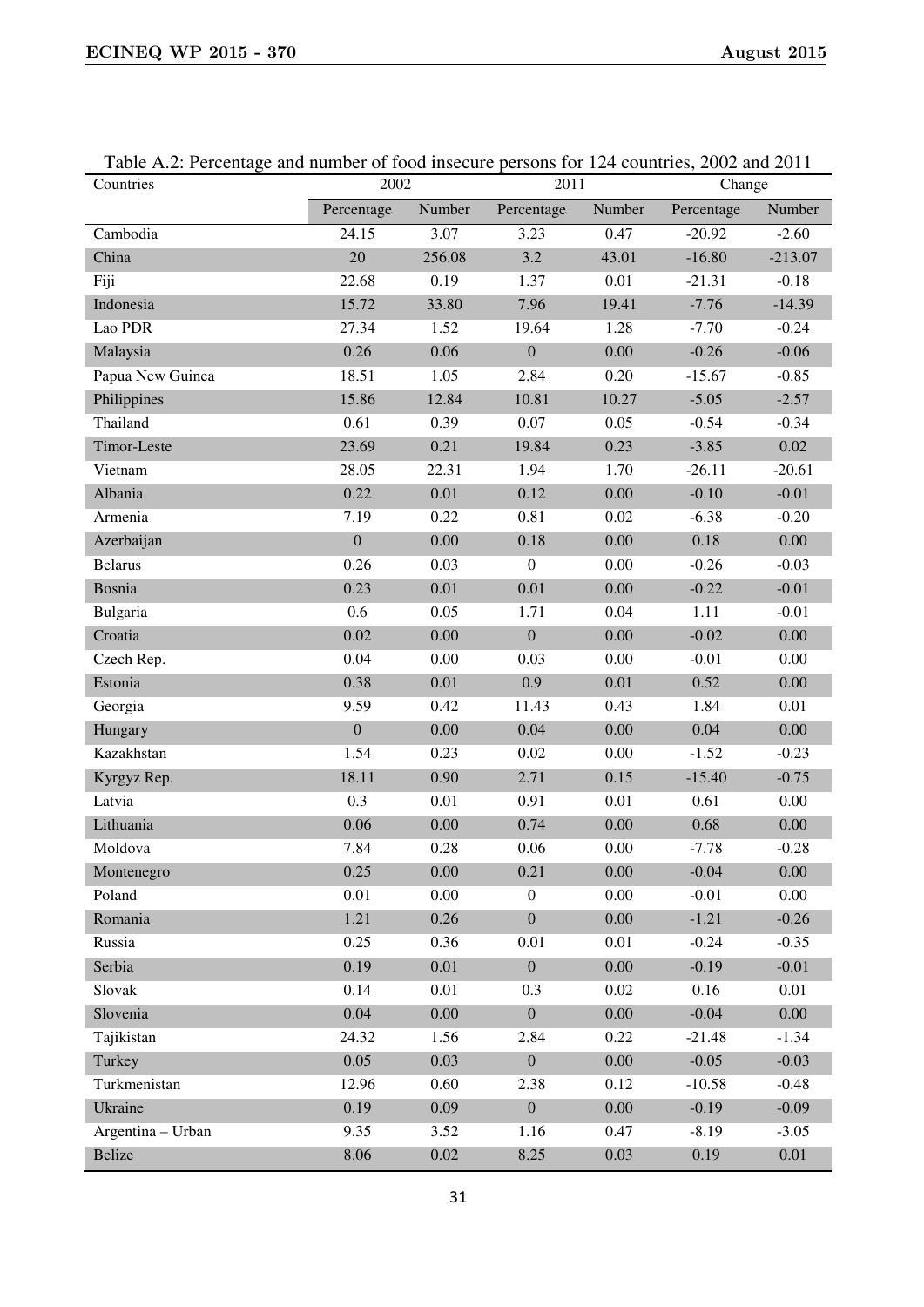| Bolivia               | 18.95            | 1.68   | 5.47             | 0.56     | $-13.48$ | $-1.12$   |
|-----------------------|------------------|--------|------------------|----------|----------|-----------|
| <b>Brazil</b>         | 6.47             | 11.61  | 3.77             | 7.42     | $-2.70$  | $-4.19$   |
| Chile                 | 1.36             | 0.22   | 0.57             | 0.10     | $-0.79$  | $-0.12$   |
| Colombia              | 7.86             | 3.24   | 3.58             | 1.69     | $-4.28$  | $-1.55$   |
| Costa Rica            | 4.32             | 0.18   | 0.98             | 0.05     | $-3.34$  | $-0.13$   |
| Dominican Rep.        | 3.36             | 0.30   | 1.33             | 0.13     | $-2.03$  | $-0.17$   |
| Ecuador               | 9.56             | 1.25   | 3.05             | 0.47     | $-6.51$  | $-0.78$   |
| El Salvador           | 12.39            | 0.74   | 1.43             | 0.09     | $-10.96$ | $-0.65$   |
| Guatemala             | 16.43            | 1.93   | 9.45             | 1.39     | $-6.98$  | $-0.54$   |
| Guyana                | 6.07             | 0.05   | 3.55             | 0.03     | $-2.52$  | $-0.02$   |
| Haiti                 | 54.41            | 4.82   | 43.49            | 4.36     | $-10.92$ | $-0.46$   |
| Honduras              | 22.84            | 1.48   | 12.65            | 0.98     | $-10.19$ | $-0.50$   |
| Jamaica               | $\boldsymbol{0}$ | 0.00   | $\mathbf{0}$     | 0.00     | 0.00     | $0.00\,$  |
| Mexico                | 1.84             | 1.96   | 0.57             | 0.68     | $-1.27$  | $-1.28$   |
| Nicaragua             | 7                | 0.37   | 4.7              | 0.28     | $-2.30$  | $-0.09$   |
| Panama                | 8.53             | 0.27   | 2.41             | 0.09     | $-6.12$  | $-0.18$   |
| Paraguay              | 9.68             | 0.54   | 2.99             | 0.20     | $-6.69$  | $-0.34$   |
| Peru                  | 8.57             | 2.29   | 1.72             | 0.51     | $-6.85$  | $-1.78$   |
| St. Lucia             | 13.38            | 0.02   | 7.86             | 0.01     | $-5.52$  | $-0.01$   |
| Suriname              | 11.63            | 0.06   | 7.73             | 0.04     | $-3.90$  | $-0.02$   |
| Trinidad and Tobago   | 1.38             | 0.02   | 0.64             | 0.01     | $-0.74$  | $-0.01$   |
| Uruguay               | 0.3              | 0.01   | 0.14             | 0.00     | $-0.16$  | $-0.01$   |
| Venezuela             | 12.19            | 3.09   | 4.61             | 1.36     | $-7.58$  | $-1.73$   |
| Algeria               | 2.22             | 0.72   | 0.51             | 0.19     | $-1.71$  | $-0.53$   |
| Djibouti              | 12.16            | 0.09   | 5.85             | 0.05     | $-6.31$  | $-0.04$   |
| Egypt, Arab Rep. of   | 0.75             | 0.51   | 0.73             | 0.58     | $-0.02$  | 0.07      |
| Iran, Islamic Rep. of | 0.73             | 0.49   | 0.4              | 0.30     | $-0.33$  | $-0.19$   |
| Iraq                  | 3.12             | 0.79   | 1.4              | 0.44     | $-1.72$  | $-0.35$   |
| Jordan                | 0.33             | 0.02   | 0.03             | 0.00     | $-0.30$  | $-0.02$   |
| Morocco               | 1.99             | 0.58   | 0.84             | 0.27     | $-1.15$  | $-0.31$   |
| Syria                 | 0.63             | 0.11   | 0.09             | 0.02     | $-0.54$  | $-0.09$   |
| Tunisia               | 0.86             | 0.08   | 0.37             | 0.04     | $-0.49$  | $-0.04$   |
| West Bank             | 0.23             | 0.01   | $\boldsymbol{0}$ | 0.00     | $-0.23$  | $-0.01$   |
| Yemen                 | 5.36             | 0.99   | 1.97             | 0.46     | $-3.39$  | $-0.53$   |
| Bangladesh            | 39.82            | 54.56  | 25.28            | 38.64    | $-14.54$ | $-15.92$  |
| <b>Bhutan</b>         | 19.09            | 0.11   | 0.96             | $0.01\,$ | $-18.13$ | $-0.10$   |
| India                 | 28.78            | 309.88 | 12.87            | 157.16   | $-15.91$ | $-152.72$ |
| Maldives              | 6.94             | 0.02   | $\boldsymbol{0}$ | 0.00     | $-6.94$  | $-0.02$   |
| Nepal                 | 42.4             | 10.22  | 14.81            | 4.02     | $-27.59$ | $-6.20$   |
| Pakistan              | 20.28            | 30.36  | 4.39             | 7.73     | $-15.89$ | $-22.63$  |
| Sri Lanka             | 6.69             | 1.27   | 0.95             | 0.20     | $-5.74$  | $-1.07$   |
| Angola                | 65.65            | 9.78   | 33.54            | 6.77     | $-32.11$ | $-3.01$   |
| Benin                 | 35.6             | 2.64   | 41.01            | 4.01     | 5.41     | 1.37      |